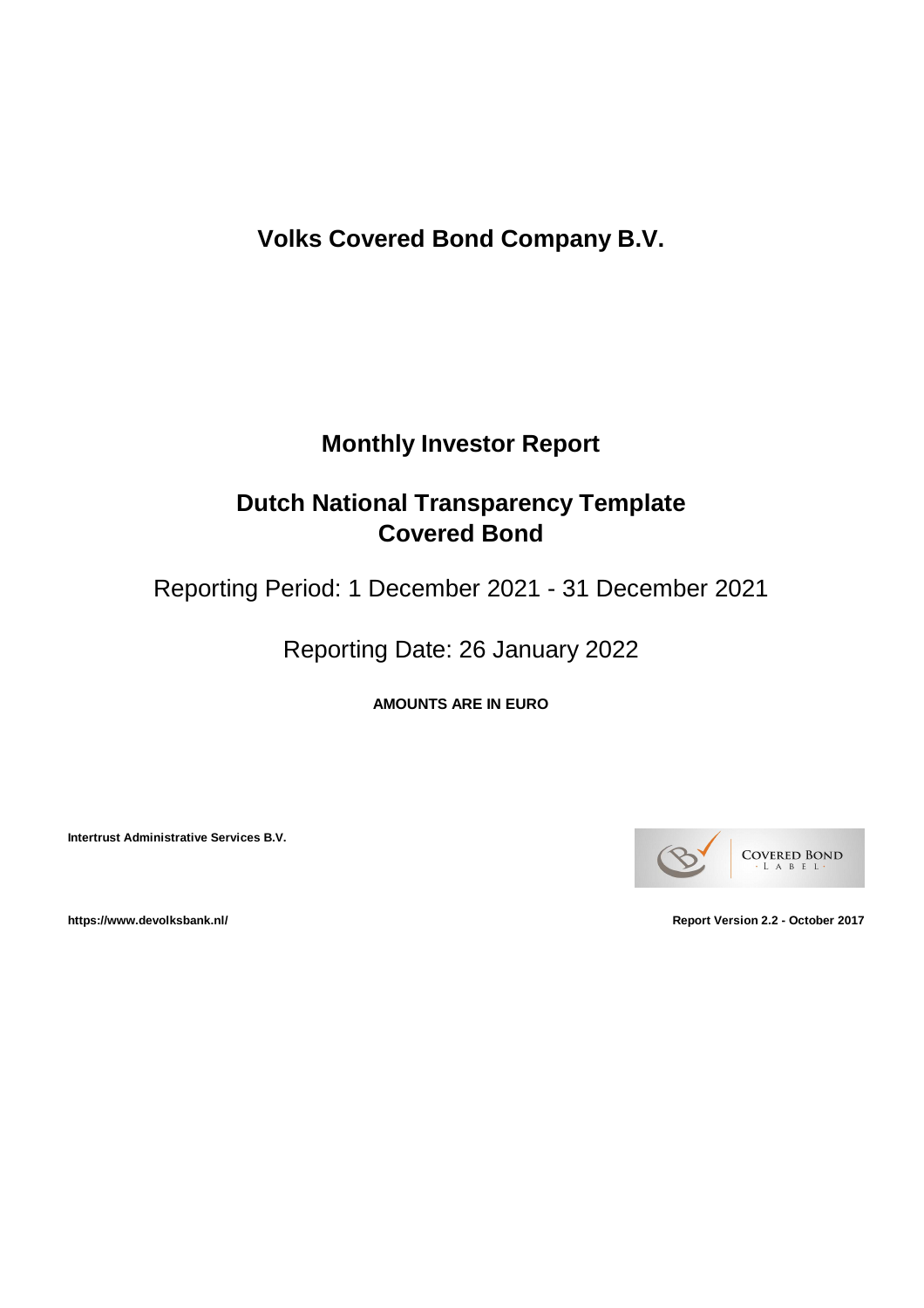#### **Table of Contents**

|                                                   | Page           |
|---------------------------------------------------|----------------|
| <b>Covered Bonds</b>                              | 3              |
| <b>Asset Cover Test</b>                           | $\overline{4}$ |
| <b>Counterparty Credit Ratings &amp; Triggers</b> | 5              |
| Ledgers & Investments                             | 6              |
| Regulatory Information                            | $\overline{7}$ |
| Stratifications                                   | 8              |
| Glossary                                          | 26             |
| Contact Information                               | 28             |
|                                                   |                |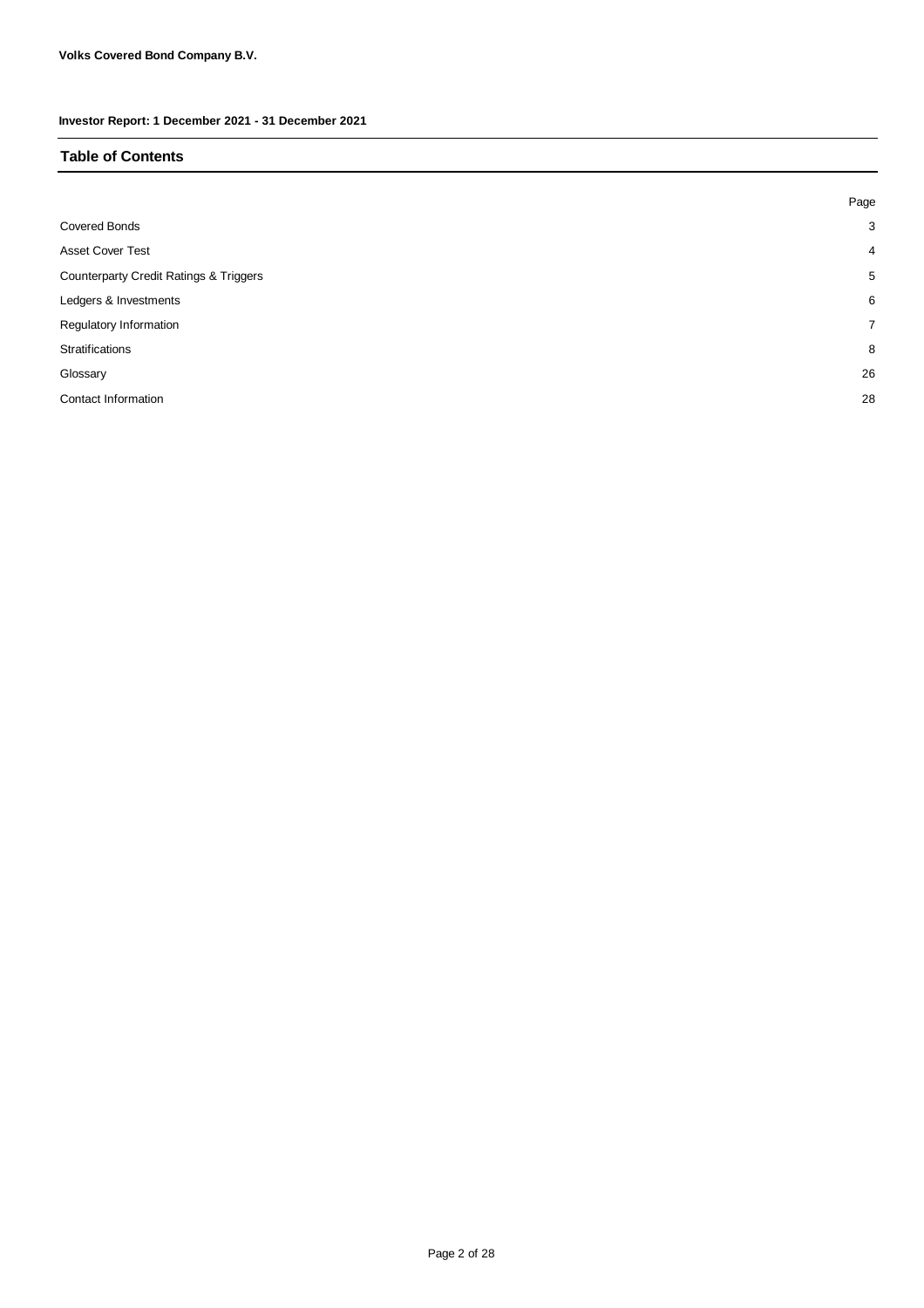#### **Covered Bonds**

| <b>Series</b>       | <b>ISIN</b>  | Currency   | <b>Initial Principal</b><br>Balance* | Outstanding<br>Amount* | Coupon  | Issuance<br>Date | <b>Maturity</b><br>Date | <b>IRS Counterparty</b> | Redemption<br>Type | <b>LCR HQLA</b><br>Category |
|---------------------|--------------|------------|--------------------------------------|------------------------|---------|------------------|-------------------------|-------------------------|--------------------|-----------------------------|
| Series <sub>5</sub> | XS0378976392 | <b>EUR</b> | 10,000,000                           | 10,000,000             | 5.4700% | 01/08/08         | 01/08/30                | de Volksbank N.V.       | Soft Bullet        | No                          |
| Series <sub>6</sub> | XS0379575268 | <b>EUR</b> | 10,000,000                           | 10,000,000             | 5.5000% | 08/08/08         | 08/08/31                | de Volksbank N.V.       | Soft Bullet        | No                          |
| regCB6              |              | <b>EUR</b> | 20,000,000                           | 20,000,000             | 4.1000% | 15/07/10         | 15/07/30                | de Volksbank N.V.       | Soft Bullet        | No                          |
| regCB10             |              | <b>EUR</b> | 45,000,000                           | 45,000,000             | 4.4500% | 09/08/10         | 09/08/40                | Unicredit Bank          | Soft Bullet        | No                          |
| Series 12           | XS1508404651 | <b>EUR</b> | 500,000,000                          | 500,000,000            | 0.7500% | 24/10/16         | 24/10/31                |                         | Soft Bullet        | 1                           |
| Series 13           | XS1559895054 | <b>EUR</b> | 50,000,000                           | 50,000,000             | 1.6170% | 02/02/17         | 02/02/37                |                         | Soft Bullet        | No                          |
| Series 15           | XS1599444335 | <b>EUR</b> | 16,000,000                           | 16,000,000             | 1.2850% | 21/04/17         | 21/04/33                |                         | Soft Bullet        | No                          |
| Series 16           | XS1600520404 | <b>EUR</b> | 25,000,000                           | 25,000,000             | 1.4250% | 04/05/17         | 04/05/37                |                         | Soft Bullet        | No                          |
| Series 14           | XS1595902161 | <b>EUR</b> | 50,000,000                           | 50,000,000             | 1.4500% | 04/05/17         | 04/05/37                |                         | Soft Bullet        | No                          |
| Series 17           | XS1614202049 | <b>EUR</b> | 500,000,000                          | 500,000,000            | 0.7500% | 18/05/17         | 18/05/27                |                         | Soft Bullet        | 1                           |
| Series 18           | XS1615664544 | <b>EUR</b> | 30,000,000                           | 30,000,000             | 1.5800% | 01/06/17         | 01/06/37                |                         | Soft Bullet        | No                          |
| Series 19           | XS1627326504 | <b>EUR</b> | 50,000,000                           | 50,000,000             | 1.5240% | 08/06/17         | 08/06/37                |                         | Soft Bullet        | No                          |
| Series 20           | XS1646899994 | <b>EUR</b> | 25,000,000                           | 25,000,000             | 1.7300% | 14/07/17         | 14/07/37                |                         | Soft Bullet        | No                          |
| Series 21           | XS1650595066 | <b>EUR</b> | 25,000,000                           | 25,000,000             | 1.7000% | 24/07/17         | 24/07/37                |                         | Soft Bullet        | No                          |
| Series 22           | XS1664627467 | <b>EUR</b> | 23,500,000                           | 23,500,000             | 1.6280% | 15/08/17         | 17/08/37                |                         | Soft Bullet        | No                          |
| Series 23           | XS1675853888 | <b>EUR</b> | 26,000,000                           | 26,000,000             | 1.6000% | 01/09/17         | 01/09/37                |                         | Soft Bullet        | No                          |
| Series 24           | XS1679793353 | <b>EUR</b> | 15,500,000                           | 15,500,000             | 1.3500% | 08/09/17         | 08/09/32                |                         | Soft Bullet        | No                          |
| Series 26           | XS1685796838 | <b>EUR</b> | 8,000,000                            | 8,000,000              | 1.6000% | 18/09/17         | 18/09/37                |                         | Soft Bullet        | No                          |
| Series 25           | XS1685524677 | <b>EUR</b> | 30,000,000                           | 30,000,000             | 1.5880% | 18/09/17         | 18/09/37                |                         | Soft Bullet        | No                          |
| Series 27           | XS1685663368 | <b>EUR</b> | 26,000,000                           | 26,000,000             | 1.5850% | 02/10/17         | 02/10/37                |                         | Soft Bullet        | No                          |
| Series 28           | XS1694666618 | <b>EUR</b> | 30,000,000                           | 30,000,000             | 1.7010% | 05/10/17         | 05/10/37                |                         | Soft Bullet        | No                          |
| Series 29           | XS1788694856 | <b>EUR</b> | 500,000,000                          | 500,000,000            | 1.0000% | 08/03/18         | 08/03/28                |                         | Soft Bullet        | 1                           |
| Series 32           | XS1794352176 | <b>EUR</b> | 17,000,000                           | 17,000,000             | 1.4250% | 21/03/18         | 21/03/33                |                         | Soft Bullet        | No                          |
| Series 31           | XS1794352093 | <b>EUR</b> | 40,000,000                           | 40,000,000             | 1.4450% | 21/03/18         | 21/03/33                |                         | Soft Bullet        | No                          |
| Series 30           | XS1794199551 | <b>EUR</b> | 43,000,000                           | 43,000,000             | 1.4400% | 21/03/18         | 21/03/33                |                         | Soft Bullet        | No                          |
| Series 33           | XS1815299893 | <b>EUR</b> | 25,000,000                           | 25,000,000             | 1.6020% | 03/05/18         | 03/05/38                |                         | Soft Bullet        | No                          |
| Series 34           | XS1837071080 | <b>EUR</b> | 25,000,000                           | 25,000,000             | 1.5060% | 14/06/18         | 14/06/38                |                         | Soft Bullet        | No                          |
| Series 35           | XS1857708777 | <b>EUR</b> | 25,000,000                           | 25,000,000             | 1.5000% | 19/07/18         | 19/07/38                |                         | Soft Bullet        | No                          |
| Series 36           | XS1859006733 | <b>EUR</b> | 10,000,000                           | 10,000,000             | 1.5000% | 23/07/18         | 23/07/38                |                         | Soft Bullet        | No                          |
| Series 37           | XS1859440007 | <b>EUR</b> | 15,000,000                           | 15,000,000             | 1.4950% | 26/07/18         | 26/07/38                |                         | Soft Bullet        | No                          |
| Series 38           | XS1885642162 | <b>EUR</b> | 25,000,000                           | 25,000,000             | 1.6030% | 01/10/18         | 01/10/39                |                         | Soft Bullet        | No                          |
| Series 39           | XS1894674867 | <b>EUR</b> | 10,000,000                           | 10,000,000             | 1.6950% | 18/10/18         | 18/10/38                |                         | Soft Bullet        | No                          |
| Series 40           | XS1894690715 | <b>EUR</b> | 25,000,000                           | 25,000,000             | 1.6970% | 18/10/18         | 18/10/38                |                         | Soft Bullet        | No                          |
| Series 41           | XS1894882387 | <b>EUR</b> | 16,000,000                           | 16,000,000             | 1.6610% | 18/10/18         | 18/10/38                |                         | Soft Bullet        | No                          |
| Series 42           |              | <b>EUR</b> | 5,000,000                            | 5,000,000              | 1.6240% | 22/10/18         | 22/10/37                |                         | Soft Bullet        | No                          |
| Series 43           |              | EUR        | 10,000,000                           | 10,000,000             | 1.6630% | 22/10/18         | 22/10/38                |                         | Soft Bullet        | No                          |
| Series 44           | XS1910255477 | <b>EUR</b> | 25,000,000                           | 25,000,000             | 1.6200% | 15/11/18         | 15/11/38                |                         | Soft Bullet        | No                          |
| Series 45           | XS1921311541 | EUR        | 25,000,000                           | 25,000,000             | 1.5100% | 13/12/18         | 13/12/38                |                         | Soft Bullet        | No                          |
| Series 46           | XS1923629114 | EUR        | 25,000,000                           | 25,000,000             | 1.5290% | 20/12/18         | 20/12/38                |                         | Soft Bullet        | No                          |
| Series 47           | XS1923725342 | EUR        | 7,000,000                            | 7,000,000              | 1.5310% | 20/12/18         | 20/12/38                |                         | Soft Bullet        | No                          |
| Series 49           | XS1935245917 | EUR        | 65,000,000                           | 65,000,000             | 1.6300% | 14/01/19         | 14/01/39                |                         | Soft Bullet        | No                          |
| Series 48           |              | EUR        | 75,000,000                           | 75,000,000             | 1.6150% | 17/01/19         | 17/01/39                |                         | Soft Bullet        | No                          |
| Series 50           | XS1943455185 | EUR        | 500,000,000                          | 500,000,000            | 0.5000% | 30/01/19         | 30/01/26                |                         | Soft Bullet        | $\mathbf{1}$                |
| Series 51           | XS1956154113 | EUR        | 55,000,000                           | 55,000,000             | 1.3000% | 26/02/19         | 20/12/35                |                         | Soft Bullet        | No                          |
| Series 52           | XS1956947532 | EUR        | 45,000,000                           | 45,000,000             | 1.2000% | 27/02/19         | 27/02/34                |                         | Soft Bullet        | No                          |
| Series 53           | XS1970682214 | EUR        | 37,000,000                           | 37,000,000             | 1.2100% | 28/03/19         | 28/03/36                |                         | Soft Bullet        | No                          |
| Series 54           | XS2030537117 | EUR        | 25,000,000                           | 25,000,000             | 0.8312% | 19/07/19         | 19/07/38                |                         | Soft Bullet        | No                          |
| Series 55           | XS2259193998 | EUR        | 500,000,000                          | 500,000,000            | 0.1250% | 19/11/20         | 19/11/40                |                         | Soft Bullet        | No                          |
| Series 56           | XS2386592302 | EUR        | 600,000,000                          | 600,000,000            | 0.3750% | 16/09/21         | 16/09/41                |                         | Soft Bullet        | $\mathbf{1}$                |
| Series 56-2         | XS2407026223 | EUR        | 100,000,000                          | 100,000,000            | 0.3750% | 16/09/21         | 16/09/41                |                         | <b>Bullet</b>      | $\mathbf{1}$                |

\* Amounts to be reported in the relevant currency, and also the euro-equivalent amounts

The issuer believes that, at the time of issuance and based on transparency data made publicly available by the issuer, the above listed bonds meet the eligibility criteria for classification as a Level 1 or Level 2A asset (as specified in the column LCR HQLA Category) in accordance with Chapter 2 of the LCR delegated act. It should be noted that whether or not a bond is a liquid asset for the purposes of the Liquidity Coverage Ratio under Regulation (EU) 575/2013 is ultimately a matter to be determined by the relevant investor or institution and its relevant supervisory authority and the issuer does not<br>accept any responsi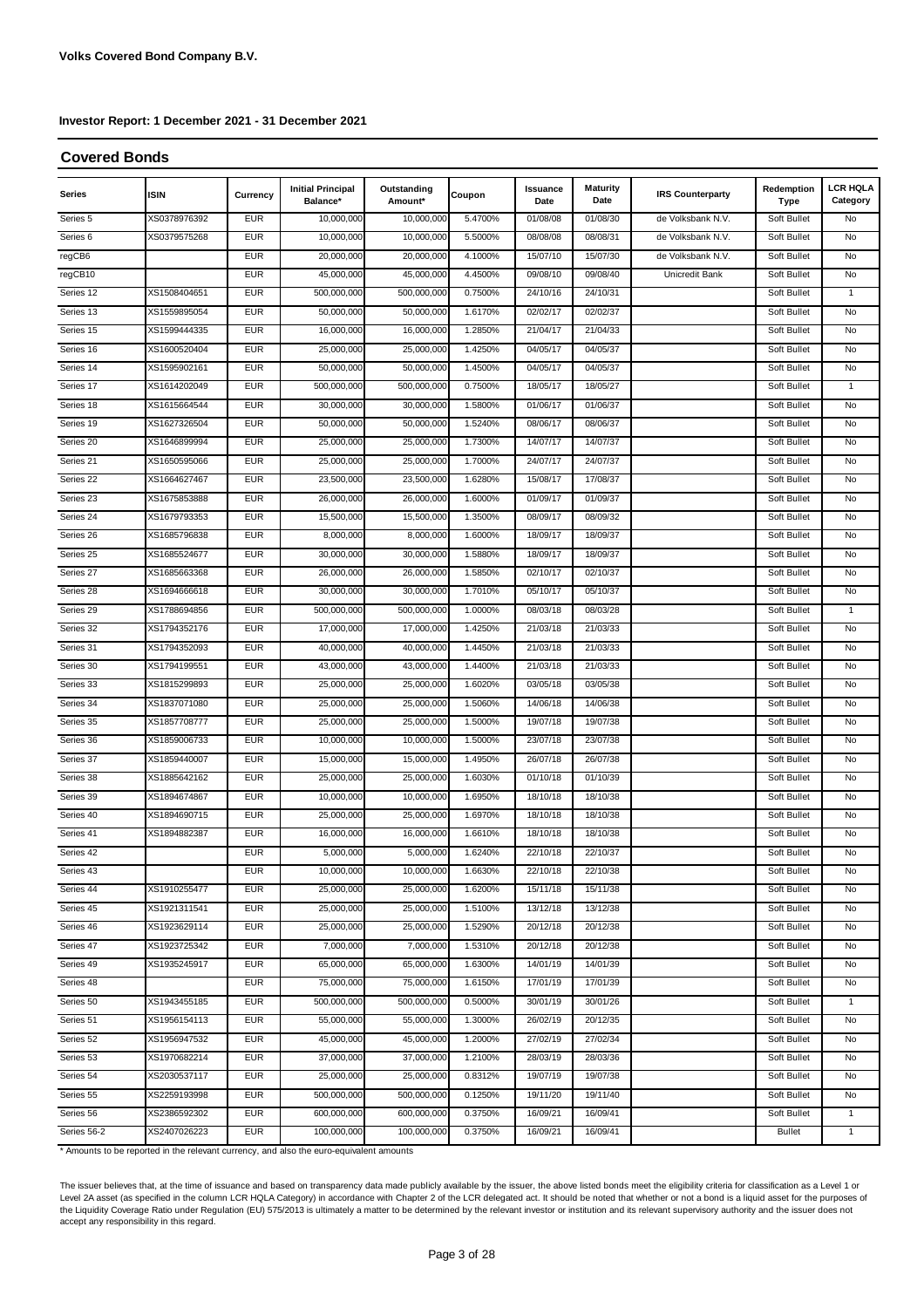| Investor Report: 1 December 2021 - 31 December 2021 |                  |
|-----------------------------------------------------|------------------|
| <b>Asset Cover Test</b>                             |                  |
| <b>Asset Cover Test</b>                             |                  |
| A                                                   | 4,540,332,906.58 |
| В                                                   | 0.00             |
| С                                                   | 0.00             |
| D                                                   | 0.00             |
| Y1                                                  | 0.00             |
| Y <sub>2</sub>                                      | 0.00             |
| Ζ                                                   | 0.00             |
| A+B+C+D-Y1-Y2-Z                                     | 4,540,332,906.58 |
|                                                     |                  |
| Outstanding bonds                                   | 4,390,000,000.00 |
| Pass/Fail                                           | Pass             |
| <b>ACT Cover Ratio</b>                              | 103.42%          |
| Parameters                                          |                  |
| Asset percentage                                    | 89.50%           |
| Cap LTV Cut-Off indexed valuation % non-NHG         | 80.00%           |
| Cap LTV Cut-Off indexed valuation % NHG             | 80.00%           |
| % of Index Increases                                | 100.00%          |
| % of Index Decreases                                | 100.00%          |
| Reserve Fund                                        | 0.00             |
| Supplemental Liquidity Reserve Amount               | 0.00             |
| Deduction Set-Off                                   | 0.00             |
| Ratings                                             |                  |
| S&P                                                 | n.r.             |
| Moody's                                             | Aaa              |
| Fitch                                               | AAA              |
| Other                                               |                  |
| UCITS compliant                                     | True             |
| CRR compliant                                       | True             |
| <b>ECBC Label compliant</b>                         | True             |
| Overcollateralisation                               |                  |
| Legally required minimum OC                         | 5.00%            |
| Documented minimum OC                               | 11.73%           |
| Available Nominal OC                                | 18.75%           |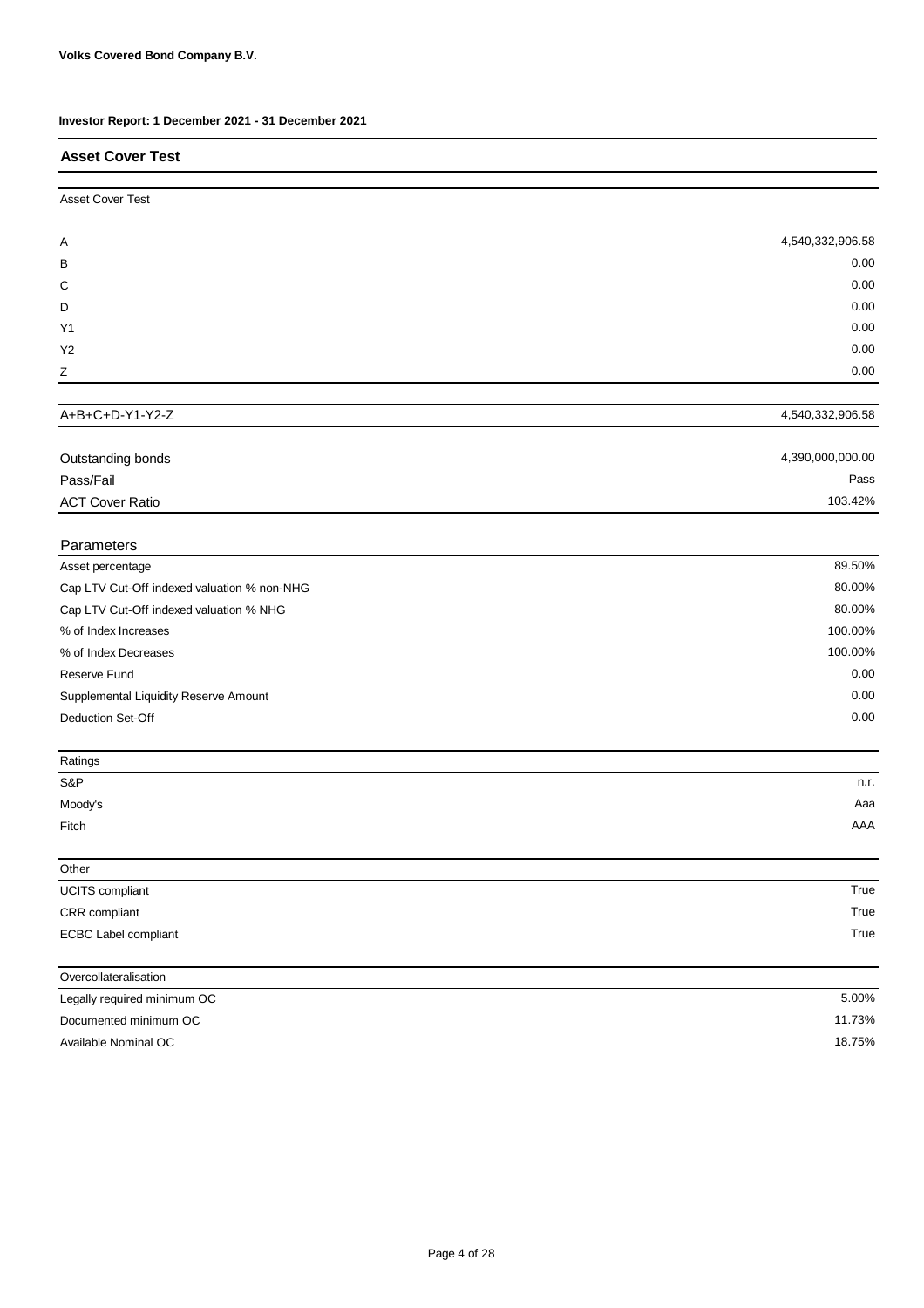## **Counterparty Credit Ratings & Triggers**

|                                       |                                        | S&P (ST/LT)           |                   | Moody's (ST/LT)       |                       | Fitch (ST/LT)         |                       | <b>DBRS (ST/LT)</b> |                   |                                                                                   |  |
|---------------------------------------|----------------------------------------|-----------------------|-------------------|-----------------------|-----------------------|-----------------------|-----------------------|---------------------|-------------------|-----------------------------------------------------------------------------------|--|
| Role                                  | Party                                  | <b>Rating trigger</b> | Current<br>rating | <b>Rating trigger</b> | <b>Current rating</b> | <b>Rating trigger</b> | <b>Current rating</b> | Rating<br>trigger   | Current<br>rating | Consequence if breached*                                                          |  |
| <b>Account Bank</b>                   | Rabobank Nederland                     |                       |                   | $P-1/$                | $P-1/$                | F1/A                  | $F1+ / AA-$           |                     |                   | Replacement of GIC Provider or<br>obtain quarantee                                |  |
| <b>Collection Account</b><br>Provider | de Volksbank N.V.                      |                       |                   | /Baa1                 | / A2                  | F1/A                  | $F1/A-$               |                     | $\prime$          | Post collateral, or establish<br>reserve funds, or obtain a eligible<br>quarantee |  |
| <b>Collection Account</b><br>Provider | Rabobank Nederland                     |                       |                   | / Baa1                | / Aa2                 | F1/A                  | $F1/A+$               |                     |                   | Post collateral, or establish<br>reserve funds, or obtain a eligible<br>quarantee |  |
| Interest Rate Swap<br>Counterparty    | Unicredit Bank                         |                       |                   | P-1 (cr) / A2 (cr)    | P-1 (cr) $/$ A1 (cr)  | F1/A                  | F2/BBB                |                     |                   | Interest Rate & Structured Swap<br>Trigger                                        |  |
| Interest Rate Swap<br>Counterparty    | de Volksbank N.V.                      |                       |                   | P-1 (cr) / A2 (cr)    | P-1 (cr) / Aa3 (cr)   | F1/A                  | $F1/A-$               |                     |                   | Interest Rate & Structured Swap<br>Trigger                                        |  |
| Issuer                                | de Volksbank N.V.                      |                       |                   | / Baa3 (cr)           | / A2                  | /BBB-                 | $/A -$                |                     |                   | Asset monitor trigger                                                             |  |
| Issuer                                | de Volksbank N.V.                      |                       |                   | $P-1$ (cr) /          | $P-1$ (cr) /          | F1/A                  | $F1/A-$               |                     |                   | Item Y1 of Asset Cover Test is<br>activated                                       |  |
| <b>Issuer</b>                         | de Volksbank N.V.                      |                       |                   | / Baa1                | / A2                  | F2/BBB                | $F1/A-$               |                     |                   | Item Y2 of Asset Cover Test is<br>activated                                       |  |
| <b>Issuer</b>                         | de Volksbank N.V.                      |                       |                   | $P-1$ (cr) /          | $P-1$ (cr) /          | F1/A                  | $F1/A-$               |                     |                   | Reserve fund build up trigger                                                     |  |
| Servicer                              | de Volksbank N.V.                      |                       |                   | $-$ / Baa3            | $P-1/A2$              | $-$ / BBB-            | $F1/A-$               |                     |                   | Negotiate agreement with a back-<br>up servicer                                   |  |
| <b>Total Return Swap</b><br>Provider  | de Volksbank N.V. (as<br>TRS provider) |                       |                   | P-1 (cr) / A2 (cr)    | $P-1/Aa3$             | $\overline{F1}/A$     | $F1/A-$               |                     |                   | Novation Trigger                                                                  |  |

 $*$  Event is triggered if credit rating is below the rating as mentioned in the table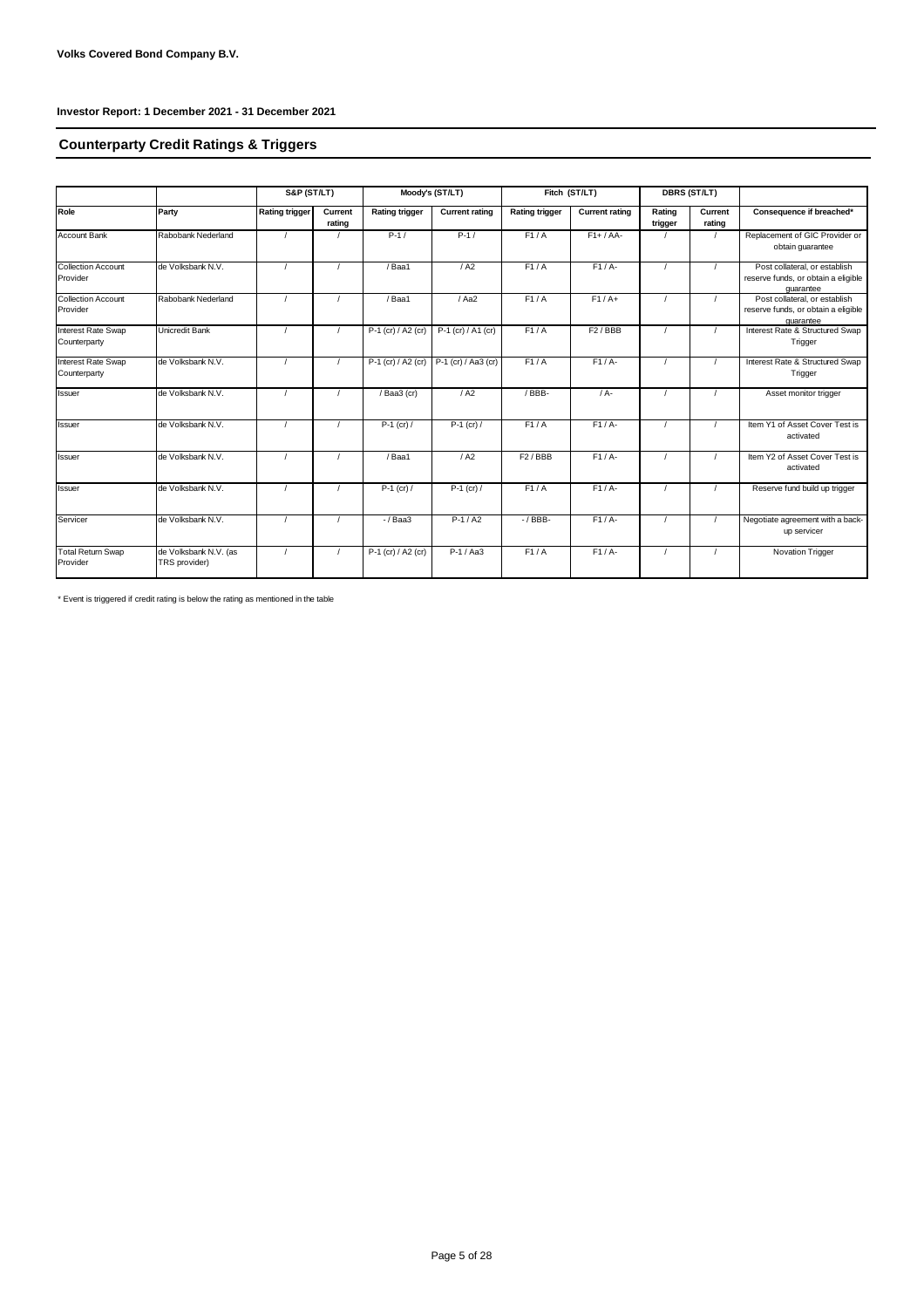## **Ledgers & Investments**

#### **Ledgers**

| <b>Total</b>        | 0.00 |
|---------------------|------|
| Reserve Fund Ledger | 0.00 |
| Principal Ledger    | 0.00 |
| Revenue Ledger      | 0.00 |
|                     |      |

#### **Investments**

| Substitution Assets Balance    | 0.00 |
|--------------------------------|------|
| Authorised Investments Balance | 0.00 |
| Total                          | 0.00 |

## **Liquidity Buffer**

| Outflows                          | 21,522,074.95  |
|-----------------------------------|----------------|
| <b>Required Liquidity Buffer</b>  | 21,522,074.95  |
|                                   |                |
| Inflows                           | 107,768,734.47 |
| Cash                              | 56,887.24      |
| <b>Bonds</b>                      |                |
| <b>Available Liquidity Buffer</b> | 107,825,621.71 |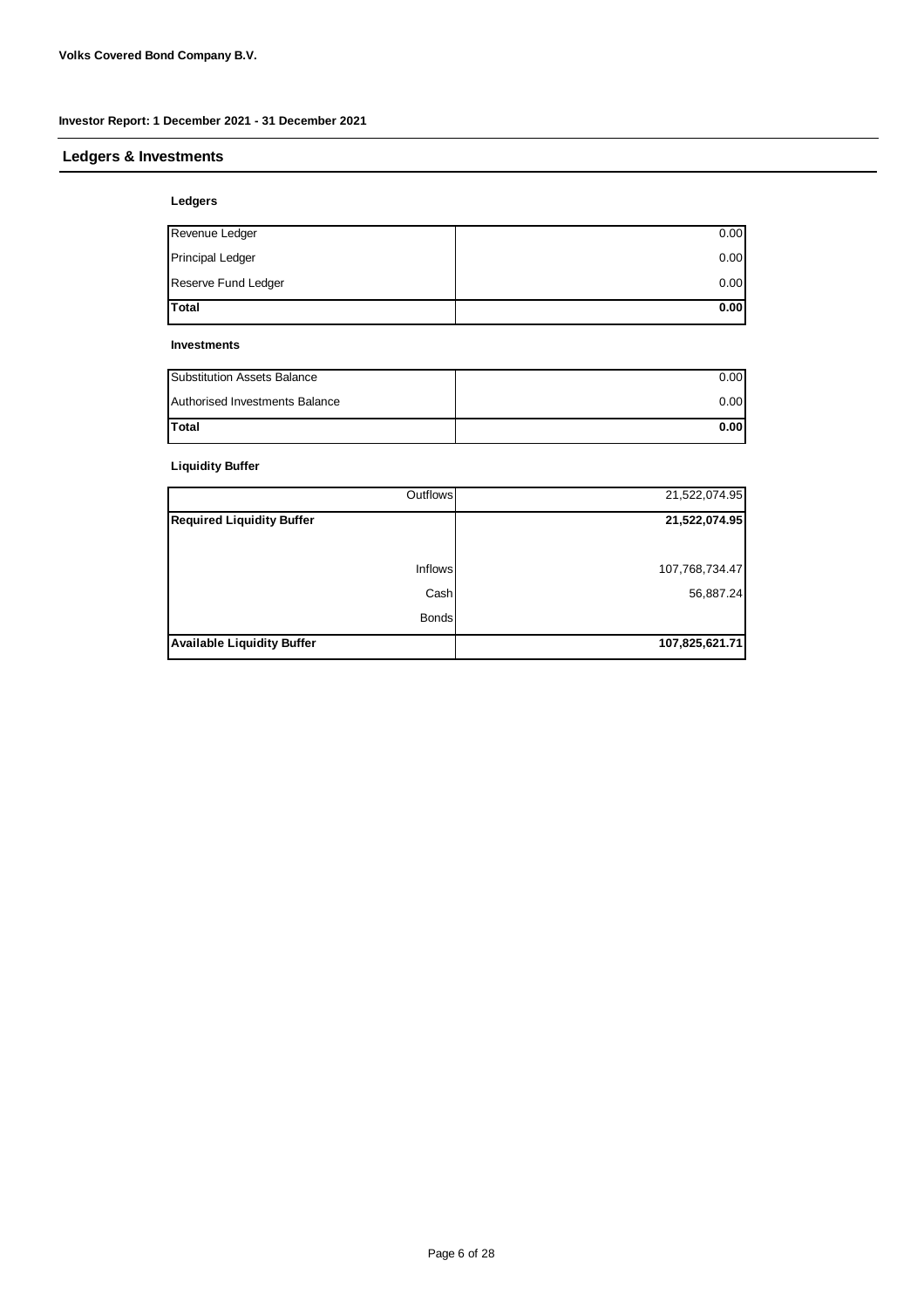#### **Regulatory Information**

#### **CRR Article 129**

**Article 129 CRR "Exposures in the form of covered bonds"**

**(7) Exposures in the form of covered bonds are eligible for preferential treatment, provided that the institution investing in the covered bonds can demonstrate to the competent authorities that:**

**(a)** it receives portfolio information at least on:

(i) the value of the covered pool and outstanding covered bonds;

| Overcollateralisation                                                                                                 |                                                                                                                   |
|-----------------------------------------------------------------------------------------------------------------------|-------------------------------------------------------------------------------------------------------------------|
| (b) the issuer makes the information referred to in point (a)<br>available to the institution at least semi annually. | table Portfolio Characteristics                                                                                   |
| (iv) the percentage of loans more than ninety days past due;                                                          | table Delinquencies                                                                                               |
| maturity structure of covered bonds table Covered Bonds                                                               |                                                                                                                   |
| maturity structure of cover assets table 6 Legal Maturity                                                             |                                                                                                                   |
| (iii) the maturity structure of cover assets and covered bonds; and                                                   |                                                                                                                   |
|                                                                                                                       | Only EUR denominated mortgages: see BP                                                                            |
|                                                                                                                       | See base prospectus for information about hedging                                                                 |
|                                                                                                                       | table Counterparty Ratings & Triggers for IRS/TRS information                                                     |
|                                                                                                                       | table 10 Coupon for coupons of mortgages                                                                          |
|                                                                                                                       | interest rate risk and currency risk table Covered Bonds for coupon and currency information of the covered bonds |
|                                                                                                                       | Joan size table 3 Outstanding Loan Amount                                                                         |
|                                                                                                                       | type of cover assets table Portfolio Characteristics                                                              |
| geographical distribution of cover assets table 14 Geographical Distribution                                          |                                                                                                                   |
| (ii) the geographical distribution and type of cover assets, loan<br>size, interest rate and currency risks;          |                                                                                                                   |
| value of the outstanding covered bonds table Covered Bonds                                                            |                                                                                                                   |
|                                                                                                                       | value of the cover pool table Portfolio characteristics                                                           |
|                                                                                                                       |                                                                                                                   |

| Legally required minimum OC | table Asset Cover Test |
|-----------------------------|------------------------|
| Documented minimum OC       | table Asset Cover Test |
| Nominal OC l                | table Asset Cover Test |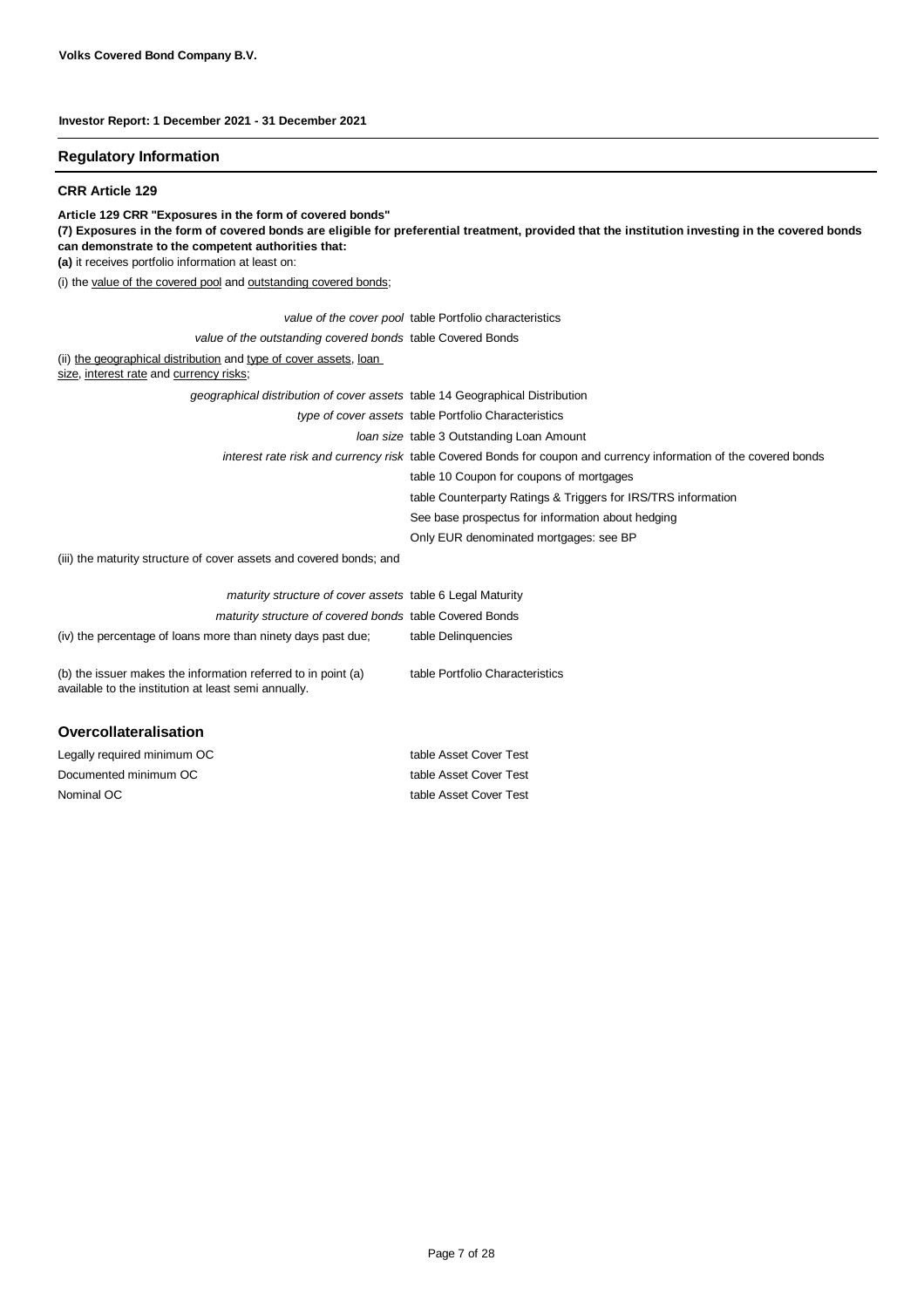| <b>Stratifications</b>                                       |                             |
|--------------------------------------------------------------|-----------------------------|
| <b>Portfolio Characteristics</b>                             |                             |
| Principal amount                                             | 5,212,973,334.78            |
| Value of saving deposits                                     | 139,975,673.80              |
| Net principal balance                                        | 5,072,997,660.98            |
| <b>Construction Deposits</b>                                 | 0.00                        |
| Net principal balance excl. Construction and Saving Deposits | 5,072,997,660.98            |
|                                                              |                             |
| Number of loans                                              | 29,053                      |
| Number of loanparts                                          | 55,210                      |
| Average principal balance (borrower)                         | 179,429.78                  |
| Average principal balance (loanpart)                         | 94,420.82                   |
| Weighted average current interest rate                       | 2.29%                       |
| Weighted average maturity (in years)                         | 20.00                       |
| Weighted average remaining time to interest reset (in years) | 7.67                        |
| Weighted average seasoning (in years)                        | 9.57                        |
| Weighted average CLTOMV                                      | 70.10%                      |
| Weighted average CLTIMV                                      | 50.48%                      |
| Maximum current interest rate                                | 9.20%                       |
| Minimum current interest rate                                | 0.24%                       |
|                                                              |                             |
| Type of cover assets:                                        | Dutch Residential Mortgages |
| Currency Portfolio:                                          | <b>EUR</b>                  |
| Frequency of publication National Transparancy Template:     | Monthly                     |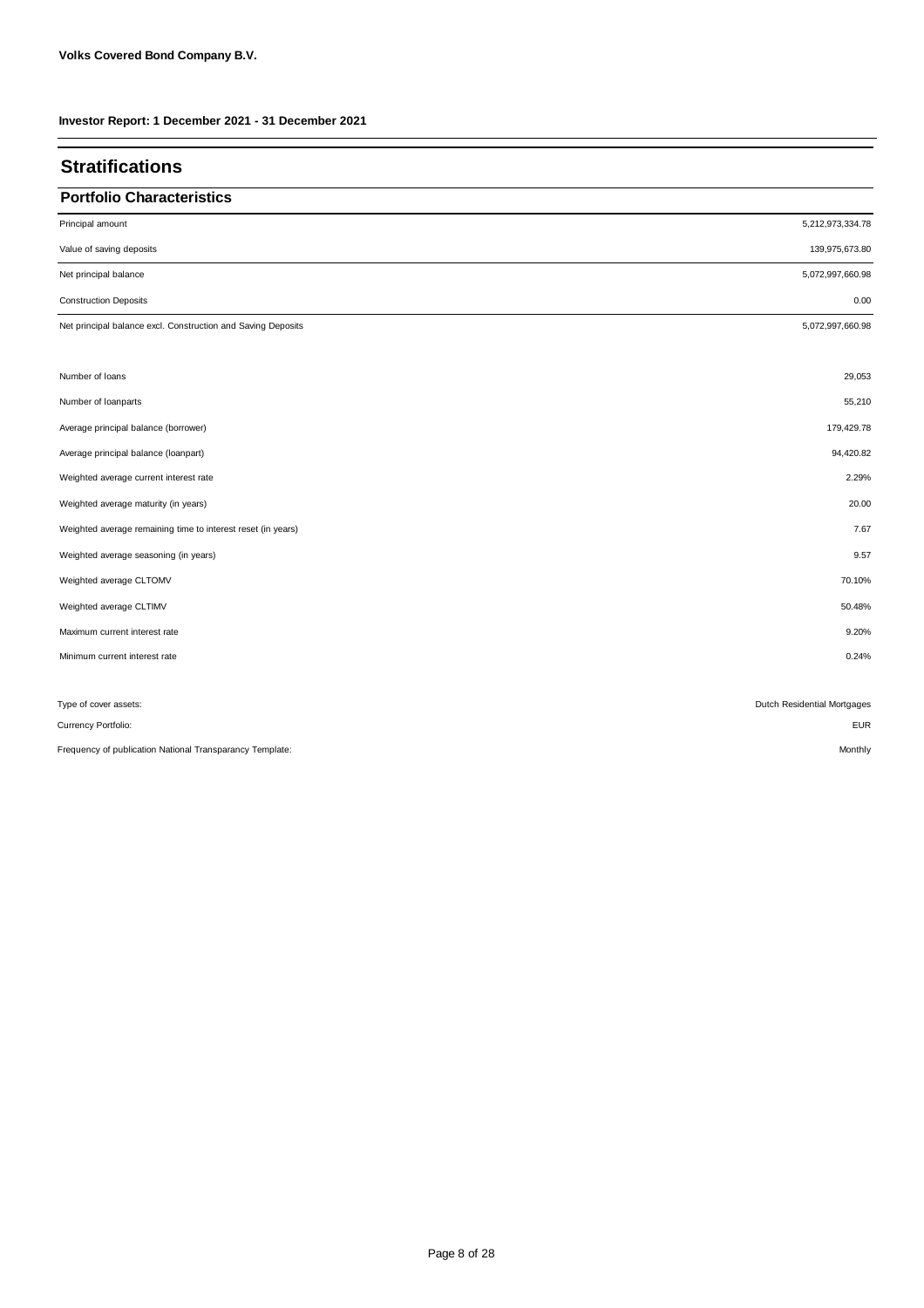# **1. Delinquencies**

| From $(>)$ | Until $($ $\leq$ $)$ | <b>Arrears Amount</b> | Aggregate<br><b>Outstanding Not.</b> | % of Total | Nr of Mortgage<br>Loans | % of Total | Weighted<br>Average | Weighted<br>Average      | Weighted<br>Average     |
|------------|----------------------|-----------------------|--------------------------------------|------------|-------------------------|------------|---------------------|--------------------------|-------------------------|
| Performing |                      | 0.00                  | Amount<br>5, 196, 853, 182. 25       | 99.69%     | 28,965                  | 99.70%     | Coupon<br>2.29%     | <b>Maturity</b><br>20.00 | <b>CLTIMV</b><br>50.45% |
| $\leq$     | 29 days              | 51,695.00             | 949,092.93                           | 0.02%      | 6                       | 0.02%      | 2.42%               | 20.78                    | 44.75%                  |
| 30 days    | 59 days              | 32,486.90             | 11,723,235.99                        | 0.22%      | 64                      | 0.22%      | 2.47%               | 19.14                    | 59.37%                  |
| 60 days    | 89 days              | 16,639.21             | 3,447,823.61                         | 0.07%      | 18                      | 0.06%      | 2.16%               | 21.02                    | 55.16%                  |
| 90 days    | 119 days             | 0.00                  | 0.00                                 | 0.00%      | 0                       | 0.00%      | 0.00%               | 0.00                     | 0.00%                   |
| 120 days   | 149 days             | 0.00                  | 0.00                                 | 0.00%      | 0                       | 0.00%      | 0.00%               | 0.00                     | 0.00%                   |
| 150 days   | 179 days             | 0.00                  | 0.00                                 | 0.00%      | $\mathbf 0$             | 0.00%      | 0.00%               | 0.00                     | 0.00%                   |
| 180 days   | $\geq$               | 0.00                  | 0.00                                 | 0.00%      | 0                       | 0.00%      | 0.00%               | 0.00                     | 0.00%                   |
|            | Total                | 100,821.11            | 5,212,973,334.78                     | 100.00%    | 29,053                  | 100.00%    | 2.29%               | 20.00                    | 50.48%                  |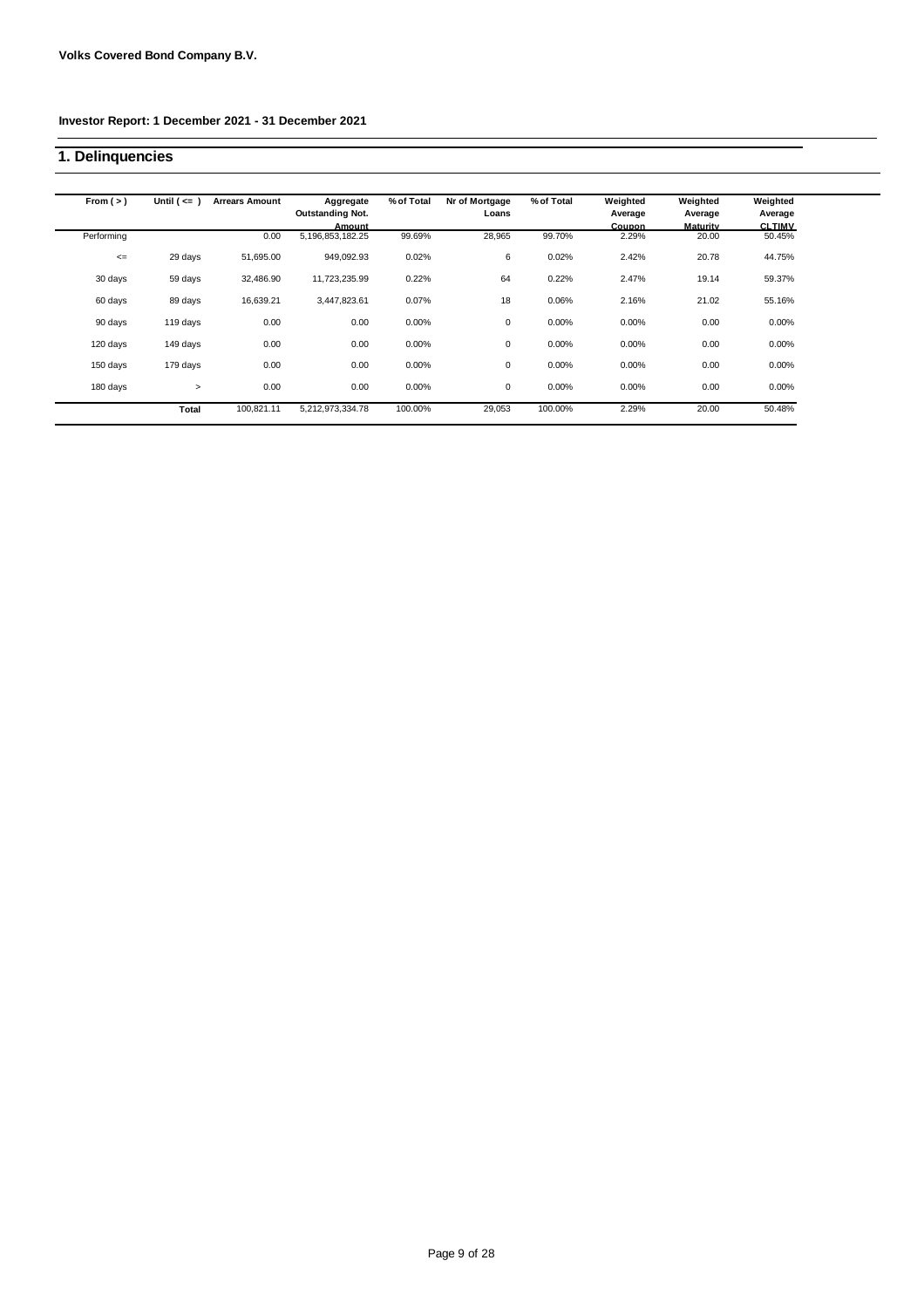# **2. Redemption Type**

| <b>Description</b>  |       | <b>Aggregate Outstanding Amount</b> | % of Total | Nr of Loanparts | % of Total | Weighted<br><b>Average Coupon</b> | Weighted<br><b>Average Maturity</b> | Weighted<br><b>Average CLTIMV</b> |
|---------------------|-------|-------------------------------------|------------|-----------------|------------|-----------------------------------|-------------------------------------|-----------------------------------|
| Annuity             |       | 1,573,292,267.22                    | 29.869%    | 18,348          | 33.233%    | 2.038%                            | 25.42                               | 55.793%                           |
| <b>Bank Savings</b> |       | 165,520,595.64                      | 3.925%     | 1,698           | 3.076%     | 2.637%                            | 15.30                               | 57.102%                           |
| Interest Only       |       | 3,021,026,659.83                    | 54.931%    | 29.983          | 54.307%    | 2.36%                             | 18.08                               | 46.876%                           |
| Investments         |       | 144.526.665.66                      | 3.324%     | 1,388           | 2.514%     | 2.497%                            | 13.61                               | 55.641%                           |
| Lineair             |       | 132.518.040.53                      | 3.17%      | 1,711           | 3.099%     | 1.954%                            | 24.01                               | 48.982%                           |
| Savings             |       | 176.089.105.90                      | 4.781%     | 2.082           | 3.771%     | 3.13%                             | 11.27                               | 55.665%                           |
|                     | Total | 5,212,973,334.78                    | 100.00%    | 55,210          | 100.00%    | 2.291%                            | 20.00                               | 50.485%                           |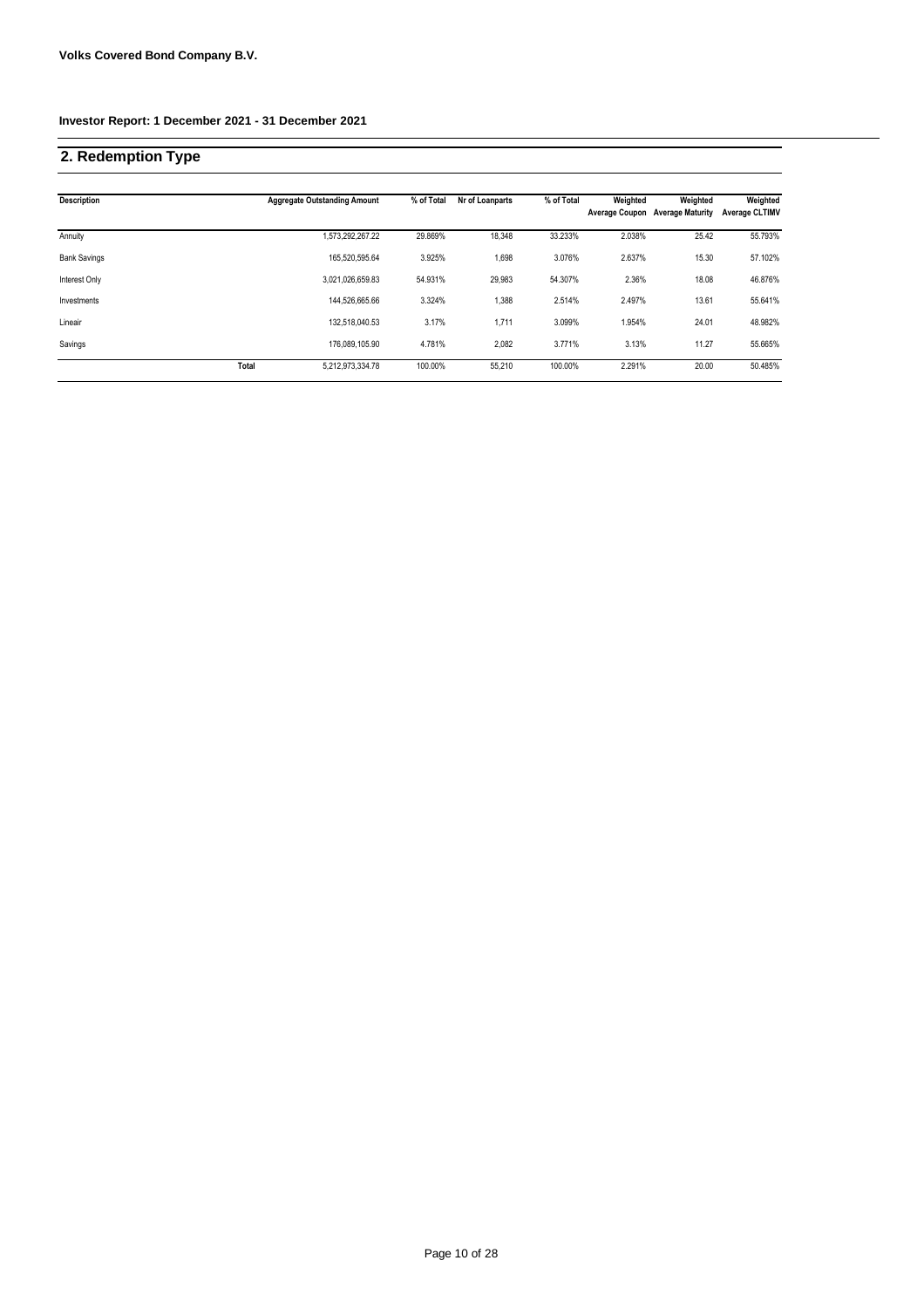# **3. Outstanding Loan Amount**

| From $(>)$ - Until $(<=)$ | <b>Aggregate Outstanding Amount</b> | % of Total | Nr of Loans | % of Total | Weighted | Weighted<br>Average Coupon Average Maturity | Weighted<br><b>Average CLTIMV</b> |
|---------------------------|-------------------------------------|------------|-------------|------------|----------|---------------------------------------------|-----------------------------------|
| $= 25.000$                | 1,533,414.75                        | 0.029%     | 69          | 0.237%     | 2.40%    | 13.82                                       | 13.179%                           |
| $25,000 - 50,000$         | 35,285,846.61                       | 0.677%     | 846         | 2.912%     | 2.329%   | 16.11                                       | 18.433%                           |
| $50,000 - 75,000$         | 125,218,135.83                      | 2.402%     | 1,950       | 6.712%     | 2.367%   | 16.97                                       | 25.802%                           |
| 75,000 - 100,000          | 280,794,454.41                      | 5.386%     | 3,136       | 10.794%    | 2.395%   | 17.62                                       | 33.803%                           |
| 100,000 - 150,000         | 956, 184, 374.50                    | 18.342%    | 7,566       | 26.042%    | 2.354%   | 18.70                                       | 43.491%                           |
| 150,000 - 200,000         | 1,123,562,046.80                    | 21.553%    | 6,447       | 22.19%     | 2.297%   | 19.81                                       | 51.481%                           |
| 200,000 - 250,000         | 877,650,363.21                      | 16.836%    | 3,931       | 13.53%     | 2.304%   | 20.13                                       | 54.934%                           |
| 250,000 - 300,000         | 600,087,783.27                      | 11.511%    | 2,191       | 7.541%     | 2.29%    | 20.75                                       | 55.373%                           |
| 300,000 - 350,000         | 364, 359, 977. 74                   | 6.989%     | 1,122       | 3.862%     | 2.22%    | 21.71                                       | 55.85%                            |
| 350,000 - 400,000         | 280,711,558.04                      | 5.385%     | 750         | 2.581%     | 2.276%   | 21.00                                       | 55.494%                           |
| 400,000 - 450,000         | 146,527,192.69                      | 2.811%     | 346         | 1.191%     | 2.18%    | 22.40                                       | 58.12%                            |
| 450,000 - 500,000         | 102,026,396.28                      | 1.957%     | 215         | 0.74%      | 2.181%   | 21.91                                       | 57.528%                           |
| 500,000 - 550,000         | 71,780,038.42                       | 1.377%     | 137         | 0.472%     | 2.192%   | 22.22                                       | 59.898%                           |
| 550,000 - 600,000         | 58,847,284.78                       | 1.129%     | 102         | 0.351%     | 2.056%   | 22.62                                       | 57.641%                           |
| 600,000 - 650,000         | 42,130,608.32                       | 0.808%     | 67          | 0.231%     | 2.087%   | 23.74                                       | 61.091%                           |
| 650,000 - 700,000         | 37,888,750.46                       | 0.727%     | 56          | 0.193%     | 2.069%   | 22.32                                       | 59.069%                           |
| 700,000 - 750,000         | 25,361,675.59                       | 0.487%     | 35          | 0.12%      | 2.054%   | 22.66                                       | 56.598%                           |
| 750,000 - 800,000         | 16,401,359.85                       | 0.315%     | 21          | 0.072%     | 2.248%   | 19.43                                       | 58.425%                           |
| 800,000 - 850,000         | 9,147,984.66                        | 0.175%     | 11          | 0.038%     | 2.001%   | 18.33                                       | 48.147%                           |
| 850,000 - 900,000         | 7,893,109.41                        | 0.151%     | 9           | 0.031%     | 2.335%   | 17.71                                       | 58.133%                           |
| 900,000 - 950,000         | 8,297,231.08                        | 0.159%     | 9           | 0.031%     | 2.006%   | 20.75                                       | 59.911%                           |
| 950,000 - 1,000,000       | 9,859,121.42                        | 0.189%     | 10          | 0.034%     | 2.039%   | 20.05                                       | 50.004%                           |
| > 1.000.000               | 31,424,626.66                       | 0.603%     | 27          | 0.093%     | 2.024%   | 22.16                                       | 57.775%                           |
| Unknown                   |                                     |            |             |            |          |                                             |                                   |
|                           | Total<br>5,212,973,334.78           | 100.00%    | 29,053      | 100.00%    | 2.291%   | 20.00                                       | 50.485%                           |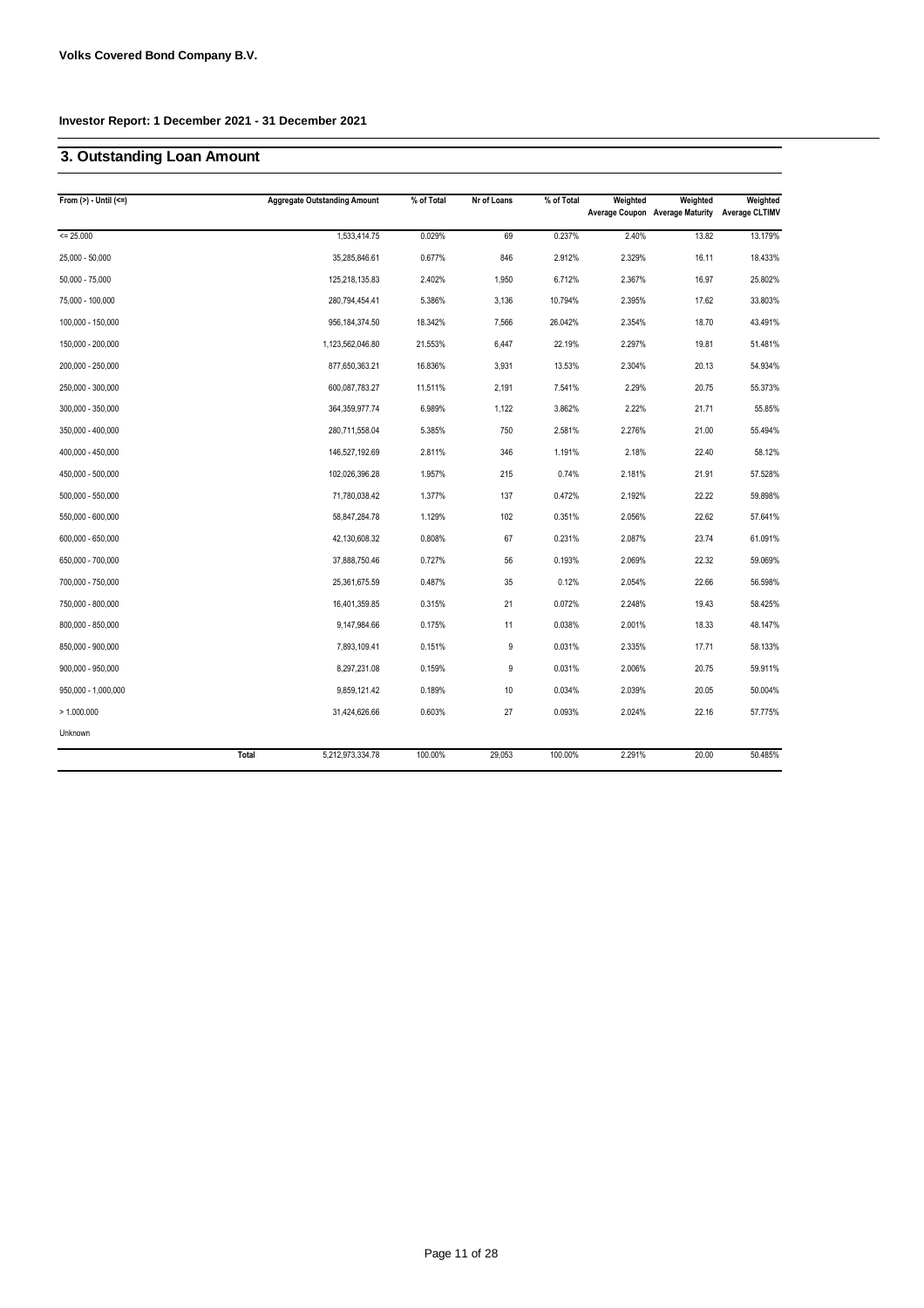# **4. Origination Year**

| From $(>) -$ Until $(<=)$ |       | <b>Aggregate Outstanding Amount</b> | % of Total | Nr of Loanparts | % of Total | Weighted | Weighted                        | Weighted              |
|---------------------------|-------|-------------------------------------|------------|-----------------|------------|----------|---------------------------------|-----------------------|
|                           |       |                                     |            |                 |            |          | Average Coupon Average Maturity | <b>Average CLTIMV</b> |
| $= 1999$                  |       | 31,678,182.75                       | 0.608%     | 442             | 0.801%     | 2.389%   | 11.74                           | 32.167%               |
| 1999 - 2000               |       | 77,082,922.30                       | 1.479%     | 959             | 1.737%     | 2.417%   | 12.59                           | 35.49%                |
| 2000 - 2001               |       | 47,543,580.59                       | 0.912%     | 555             | 1.005%     | 2.358%   | 13.18                           | 39.553%               |
| 2001 - 2002               |       | 90,245,308.75                       | 1.731%     | 964             | 1.746%     | 2.562%   | 13.21                           | 43.064%               |
| 2002 - 2003               |       | 190,444,451.16                      | 3.653%     | 1,987           | 3.599%     | 2.512%   | 11.88                           | 44.013%               |
| 2003 - 2004               |       | 226,093,238.99                      | 4.337%     | 2,481           | 4.494%     | 2.393%   | 12.33                           | 45.742%               |
| 2004 - 2005               |       | 319,999,581.61                      | 6.139%     | 3,428           | 6.209%     | 2.443%   | 13.21                           | 49.384%               |
| 2005 - 2006               |       | 406,647,512.66                      | 7.801%     | 3,902           | 7.068%     | 2.445%   | 14.29                           | 48.418%               |
| 2006 - 2007               |       | 356, 138, 565.26                    | 6.832%     | 3,182           | 5.763%     | 2.689%   | 15.19                           | 48.208%               |
| 2007 - 2008               |       | 277,221,066.26                      | 5.318%     | 2,573           | 4.66%      | 2.697%   | 16.06                           | 52.715%               |
| 2008 - 2009               |       | 309,389,844.69                      | 5.935%     | 2,905           | 5.262%     | 2.407%   | 17.00                           | 48.946%               |
| 2009 - 2010               |       | 182,508,639.74                      | 3.501%     | 1,886           | 3.416%     | 2.277%   | 17.47                           | 51.472%               |
| 2010 - 2011               |       | 89,973,893.67                       | 1.726%     | 966             | 1.75%      | 2.262%   | 18.05                           | 50.249%               |
| 2011 - 2012               |       | 37,699,167.76                       | 0.723%     | 462             | 0.837%     | 3.178%   | 17.47                           | 50.458%               |
| 2012 - 2013               |       | 48,684,048.72                       | 0.934%     | 580             | 1.051%     | 2.848%   | 17.02                           | 46.305%               |
| 2013 - 2014               |       | 83,431,595.62                       | 1.60%      | 1,046           | 1.895%     | 3.097%   | 21.20                           | 39.495%               |
| 2014 - 2015               |       | 196,795,865.14                      | 3.775%     | 2,311           | 4.186%     | 2.628%   | 22.86                           | 43.26%                |
| 2015 - 2016               |       | 290,120,199.90                      | 5.565%     | 3,391           | 6.142%     | 2.303%   | 23.90                           | 44.588%               |
| 2016 >                    |       | 1,951,275,669.21                    | 37.431%    | 21,190          | 38.381%    | 1.933%   | 26.34                           | 56.218%               |
| Unknown                   |       |                                     |            |                 |            |          |                                 |                       |
|                           | Total | 5,212,973,334.78                    | 100.00%    | 55,210          | 100.00%    | 2.291%   | 20.00                           | 50.485%               |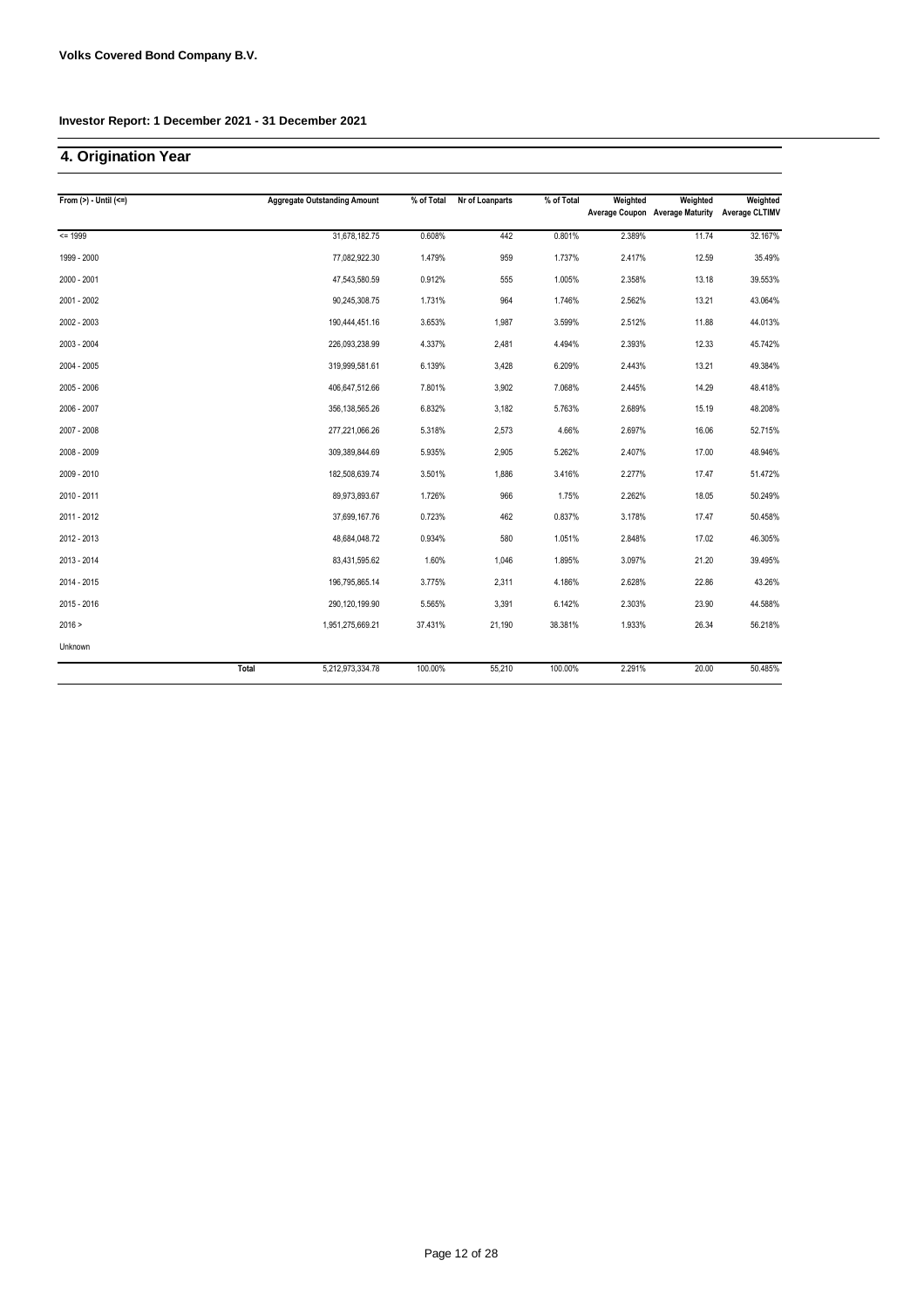## **5. Seasoning**

| From $(>)$ - Until $(<=)$ | <b>Aggregate Outstanding Amount</b> | % of Total | Nr of Loanparts | % of Total | Weighted | Weighted<br>Average Coupon Average Maturity Average CLTIMV | Weighted |
|---------------------------|-------------------------------------|------------|-----------------|------------|----------|------------------------------------------------------------|----------|
| 1 Year                    | 194,421,112.42                      | 3.73%      | 2,011           | 3.642%     | 1.504%   | 28.60                                                      | 67.907%  |
| 1 Year - 2 Years          | 325,482,150.53                      | 6.244%     | 3,462           | 6.271%     | 1.673%   | 27.62                                                      | 64.07%   |
| 2 Years - 3 Years         | 417,984,579.64                      | 8.018%     | 4,436           | 8.035%     | 2.004%   | 26.62                                                      | 59.472%  |
| 3 Years - 4 Years         | 530,959,794.16                      | 10.185%    | 5,721           | 10.362%    | 2.08%    | 25.75                                                      | 52.96%   |
| 4 Years - 5 Years         | 482,428,032.46                      | 9.254%     | 5,560           | 10.071%    | 2.057%   | 24.99                                                      | 46.978%  |
| 5 Years - 6 Years         | 290,120,199.90                      | 5.565%     | 3,391           | 6.142%     | 2.303%   | 23.90                                                      | 44.588%  |
| 6 Years - 7 Years         | 196,795,865.14                      | 3.775%     | 2,311           | 4.186%     | 2.628%   | 22.86                                                      | 43.26%   |
| 7 Years - 8 Years         | 83,431,595.62                       | 1.60%      | 1,046           | 1.895%     | 3.097%   | 21.20                                                      | 39.495%  |
| 8 Years - 9 Years         | 48,684,048.72                       | 0.934%     | 580             | 1.051%     | 2.848%   | 17.02                                                      | 46.305%  |
| 9 Years - 10 Years        | 37,699,167.76                       | 0.723%     | 462             | 0.837%     | 3.178%   | 17.47                                                      | 50.458%  |
| 10 Years - 11 Years       | 89,973,893.67                       | 1.726%     | 966             | 1.75%      | 2.262%   | 18.05                                                      | 50.249%  |
| 11 Years - 12 Years       | 182,508,639.74                      | 3.501%     | 1,886           | 3.416%     | 2.277%   | 17.47                                                      | 51.472%  |
| 12 Years - 13 Years       | 309,389,844.69                      | 5.935%     | 2,905           | 5.262%     | 2.407%   | 17.00                                                      | 48.946%  |
| 13 Years - 14 Years       | 277,221,066.26                      | 5.318%     | 2,573           | 4.66%      | 2.697%   | 16.06                                                      | 52.715%  |
| 14 Years - 15 Years       | 356, 138, 565.26                    | 6.832%     | 3,182           | 5.763%     | 2.689%   | 15.19                                                      | 48.208%  |
| 15 Years - 16 Years       | 406,647,512.66                      | 7.801%     | 3,902           | 7.068%     | 2.445%   | 14.29                                                      | 48.418%  |
| 16 Years - 17 Years       | 319,999,581.61                      | 6.139%     | 3,428           | 6.209%     | 2.443%   | 13.21                                                      | 49.384%  |
| 17 Years - 18 Years       | 226,093,238.99                      | 4.337%     | 2,481           | 4.494%     | 2.393%   | 12.33                                                      | 45.742%  |
| 18 Years - 19 Years       | 190,444,451.16                      | 3.653%     | 1,987           | 3.599%     | 2.512%   | 11.88                                                      | 44.013%  |
| 19 Years - 20 Years       | 90,245,308.75                       | 1.731%     | 964             | 1.746%     | 2.562%   | 13.21                                                      | 43.064%  |
| 20 Years - 21 Years       | 47,543,580.59                       | 0.912%     | 555             | 1.005%     | 2.358%   | 13.18                                                      | 39.553%  |
| 21 Years - 22 Years       | 77,082,922.30                       | 1.479%     | 959             | 1.737%     | 2.417%   | 12.59                                                      | 35.49%   |
| 22 Years - 23 Years       | 31,678,182.75                       | 0.608%     | 442             | 0.801%     | 2.389%   | 11.74                                                      | 32.167%  |
| 23 Years - 24 Years       |                                     |            |                 |            |          |                                                            |          |
| 24 Years - 25 Years       |                                     |            |                 |            |          |                                                            |          |
| 25 Years - 26 Years       |                                     |            |                 |            |          |                                                            |          |
| 26 Years - 27 Years       |                                     |            |                 |            |          |                                                            |          |
| 27 Years - 28 Years       |                                     |            |                 |            |          |                                                            |          |
| 28 Years - 29 Years       |                                     |            |                 |            |          |                                                            |          |
| 29 Years - 30 Years       |                                     |            |                 |            |          |                                                            |          |
| 30 Years >                |                                     |            |                 |            |          |                                                            |          |
| Unknown                   |                                     |            |                 |            |          |                                                            |          |
|                           | Total<br>5,212,973,334.78           | 100.00%    | 55,210          | 100.00%    | 2.291%   | 20.00                                                      | 50.485%  |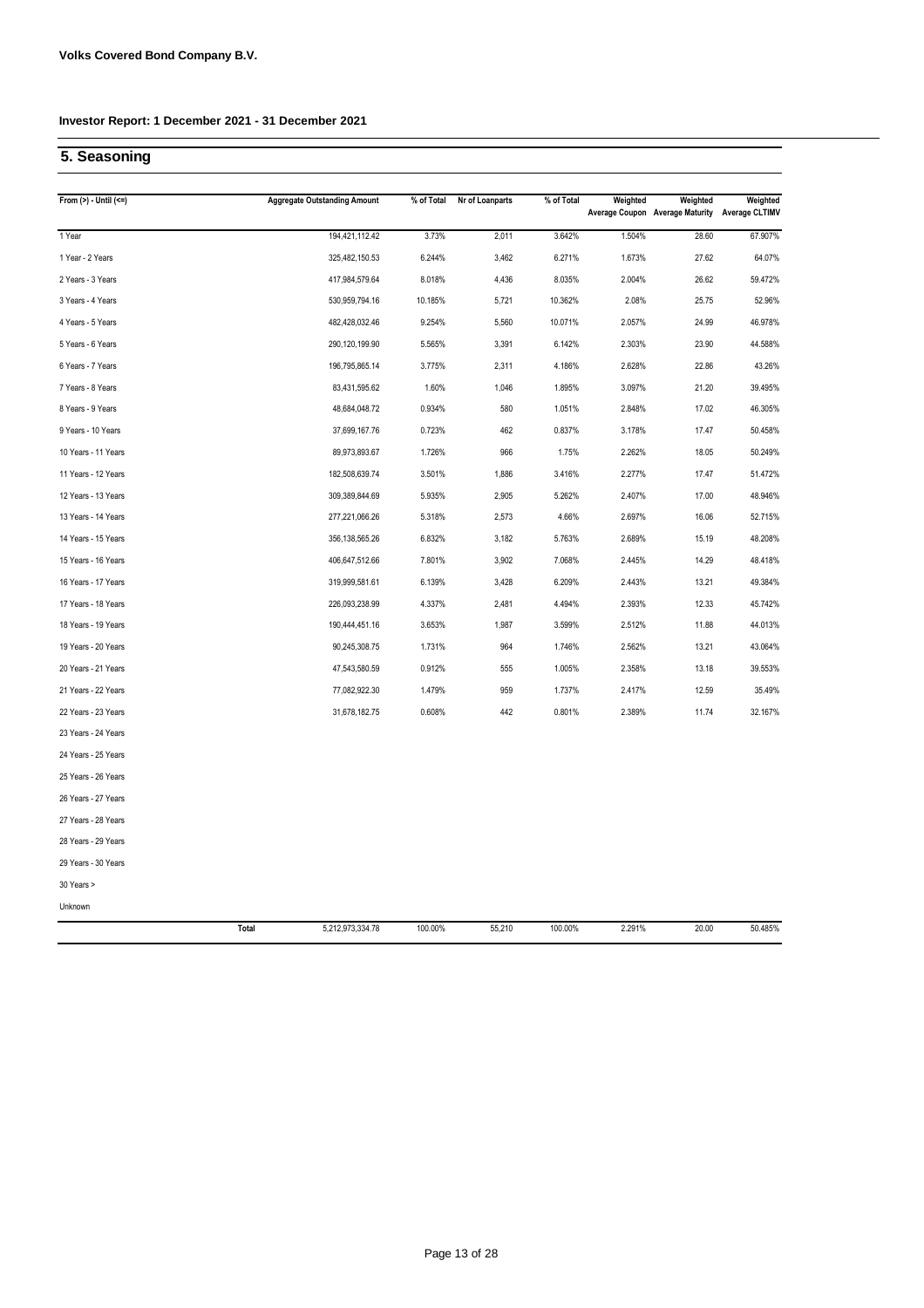# **6. Legal Maturity**

| From $(>)$ - Until $(<=)$ |       | <b>Aggregate Outstanding Amount</b> | % of Total | Nr of Loanparts | % of Total | Weighted | Weighted<br>Average Coupon Average Maturity | Weighted<br><b>Average CLTIMV</b> |
|---------------------------|-------|-------------------------------------|------------|-----------------|------------|----------|---------------------------------------------|-----------------------------------|
|                           |       |                                     |            |                 |            |          |                                             |                                   |
| 2012                      |       |                                     |            |                 |            |          |                                             |                                   |
| 2012 - 2015               |       |                                     |            |                 |            |          |                                             |                                   |
| 2015 - 2020               |       |                                     |            |                 |            |          |                                             |                                   |
| 2020 - 2025               |       | 26,472,893.38                       | 0.508%     | 558             | 1.011%     | 2.573%   | 2.50                                        | 45.416%                           |
| 2025 - 2030               |       | 181,343,256.79                      | 3.479%     | 2,576           | 4.666%     | 2.525%   | 7.46                                        | 41.757%                           |
| 2030 - 2035               |       | 895,845,246.52                      | 17.185%    | 9,886           | 17.906%    | 2.469%   | 12.09                                       | 46.724%                           |
| 2035 - 2040               |       | 1,524,945,555.09                    | 29.253%    | 14,330          | 25.955%    | 2.506%   | 16.14                                       | 49.304%                           |
| 2040 - 2045               |       | 459,974,093.13                      | 8.824%     | 5,100           | 9.237%     | 2.531%   | 22.11                                       | 46.163%                           |
| 2045 - 2050               |       | 1,922,282,338.57                    | 36.875%    | 20,697          | 37.488%    | 2.029%   | 26.40                                       | 53.546%                           |
| 2050 - 2055               |       | 190,224,564.99                      | 3.649%     | 1,955           | 3.541%     | 1.534%   | 29.39                                       | 66.714%                           |
| 2055 - 2060               |       |                                     |            |                 |            |          |                                             |                                   |
| 2060 - 2065               |       |                                     |            |                 |            |          |                                             |                                   |
| 2065 - 2070               |       | 74,000.00                           | 0.001%     | 1               | 0.002%     | 2.91%    | 47.75                                       | 62.158%                           |
| 2070 - 2075               |       |                                     |            |                 |            |          |                                             |                                   |
| 2075 - 2080               |       |                                     |            |                 |            |          |                                             |                                   |
| 2080 - 2085               |       |                                     |            |                 |            |          |                                             |                                   |
| 2085 - 2090               |       |                                     |            |                 |            |          |                                             |                                   |
| 2090 - 2095               |       |                                     |            |                 |            |          |                                             |                                   |
| 2095 - 2100               |       | 11,811,386.31                       | 0.227%     | 107             | 0.194%     | 2.373%   | 77.00                                       | 42.303%                           |
| 2100 >                    |       |                                     |            |                 |            |          |                                             |                                   |
| Unknown                   |       |                                     |            |                 |            |          |                                             |                                   |
|                           | Total | 5,212,973,334.78                    | 100.00%    | 55,210          | 100.00%    | 2.291%   | 20.00                                       | 50.485%                           |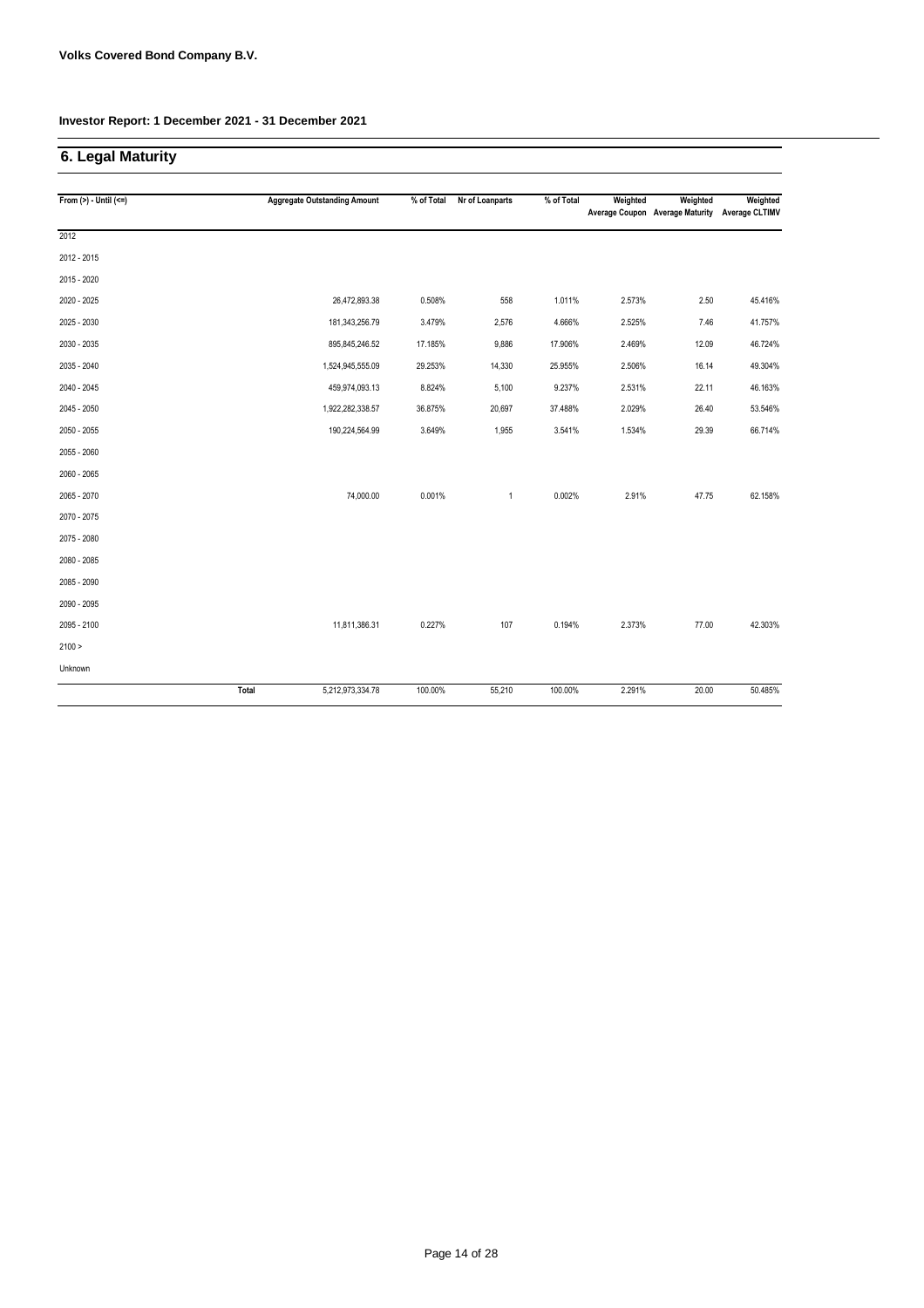# **7. Remaining Tenor**

| From $(>=) -$ Until $($ | <b>Aggregate Outstanding Amount</b> | % of Total | Nr of Loanparts | % of Total | Weighted | Weighted<br>Average Coupon Average Maturity Average CLTIMV | Weighted |
|-------------------------|-------------------------------------|------------|-----------------|------------|----------|------------------------------------------------------------|----------|
| < 0 Year                |                                     |            |                 |            |          |                                                            |          |
| 0 Year - 1 Year         | 3,139,961.06                        | 0.06%      | 90              | 0.163%     | 2.175%   | 0.54                                                       | 45.331%  |
| 1 Year - 2 Years        | 4,897,704.77                        | 0.094%     | 114             | 0.206%     | 2.874%   | 1.42                                                       | 48.562%  |
| 2 Years - 3 Years       | 6,820,935.65                        | 0.131%     | 137             | 0.248%     | 2.638%   | 2.53                                                       | 44.583%  |
| 3 Years - 4 Years       | 11,614,291.90                       | 0.223%     | 217             | 0.393%     | 2.516%   | 3.47                                                       | 44.601%  |
| 4 Years - 5 Years       | 13,208,074.07                       | 0.253%     | 234             | 0.424%     | 2.831%   | 4.48                                                       | 44.916%  |
| 5 Years - 6 Years       | 16,213,408.49                       | 0.311%     | 268             | 0.485%     | 2.738%   | 5.46                                                       | 47.244%  |
| 6 Years - 7 Years       | 19,763,154.99                       | 0.379%     | 306             | 0.554%     | 2.791%   | 6.49                                                       | 46.667%  |
| 7 Years - 8 Years       | 43,354,163.56                       | 0.832%     | 643             | 1.165%     | 2.462%   | 7.52                                                       | 41.321%  |
| 8 Years - 9 Years       | 88,804,455.68                       | 1.704%     | 1,125           | 2.038%     | 2.413%   | 8.45                                                       | 39.406%  |
| 9 Years - 10 Years      | 84,960,248.25                       | 1.63%      | 1,084           | 1.963%     | 2.408%   | 9.47                                                       | 44.00%   |
| 10 Years - 11 Years     | 100,305,413.64                      | 1.924%     | 1,146           | 2.076%     | 2.632%   | 10.50                                                      | 45.751%  |
| 11 Years - 12 Years     | 196,560,929.91                      | 3.771%     | 2,061           | 3.733%     | 2.529%   | 11.47                                                      | 45.222%  |
| 12 Years - 13 Years     | 215,412,310.86                      | 4.132%     | 2,383           | 4.316%     | 2.431%   | 12.49                                                      | 46.147%  |
| 13 Years - 14 Years     | 298,606,343.86                      | 5.728%     | 3,212           | 5.818%     | 2.419%   | 13.48                                                      | 49.232%  |
| 14 Years - 15 Years     | 412,456,647.82                      | 7.912%     | 3,966           | 7.183%     | 2.46%    | 14.46                                                      | 48.433%  |
| 15 Years - 16 Years     | 359,369,853.09                      | 6.894%     | 3,239           | 5.867%     | 2.632%   | 15.46                                                      | 48.083%  |
| 16 Years - 17 Years     | 271,180,187.42                      | 5.202%     | 2,503           | 4.534%     | 2.64%    | 16.49                                                      | 52.494%  |
| 17 Years - 18 Years     | 289,387,537.71                      | 5.551%     | 2,712           | 4.912%     | 2.426%   | 17.52                                                      | 48.145%  |
| 18 Years - 19 Years     | 192,551,329.05                      | 3.694%     | 1,910           | 3.46%      | 2.299%   | 18.40                                                      | 50.697%  |
| 19 Years - 20 Years     | 88,678,309.37                       | 1.701%     | 945             | 1.712%     | 2.196%   | 19.38                                                      | 49.531%  |
| 20 Years - 21 Years     | 35,505,527.17                       | 0.681%     | 406             | 0.735%     | 2.842%   | 20.35                                                      | 48.297%  |
| 21 Years - 22 Years     | 39,438,854.96                       | 0.757%     | 452             | 0.819%     | 2.525%   | 21.51                                                      | 45.825%  |
| 22 Years - 23 Years     | 91,727,214.61                       | 1.76%      | 1,027           | 1.86%      | 2.752%   | 22.53                                                      | 44.662%  |
| 23 Years - 24 Years     | 204,624,187.02                      | 3.925%     | 2,270           | 4.112%     | 2.524%   | 23.53                                                      | 45.071%  |
| 24 Years - 25 Years     | 288,443,953.34                      | 5.533%     | 3,285           | 5.95%      | 2.31%    | 24.47                                                      | 46.337%  |
| 25 Years - 26 Years     | 455,418,088.70                      | 8.736%     | 5,093           | 9.225%     | 2.036%   | 25.46                                                      | 47.721%  |
| 26 Years - 27 Years     | 501,871,965.35                      | 9.627%     | 5,333           | 9.659%     | 2.065%   | 26.42                                                      | 52.487%  |
| 27 Years - 28 Years     | 379,360,147.48                      | 7.277%     | 3,925           | 7.109%     | 2.029%   | 27.41                                                      | 59.397%  |
| 28 Years - 29 Years     | 297, 188, 183.70                    | 5.701%     | 3,061           | 5.544%     | 1.683%   | 28.40                                                      | 63.789%  |
| 29 Years - 30 Years     | 187,090,627.67                      | 3.589%     | 1,890           | 3.423%     | 1.527%   | 29.37                                                      | 66.99%   |
| $30$ Years $>=$         | 15,019,323.63                       | 0.288%     | 173             | 0.313%     | 2.287%   | 67.09                                                      | 44.052%  |
| Unknown                 |                                     |            |                 |            |          |                                                            |          |
|                         | Total<br>5,212,973,334.78           | 100.00%    | 55,210          | 100.00%    | 2.291%   | 20.00                                                      | 50.485%  |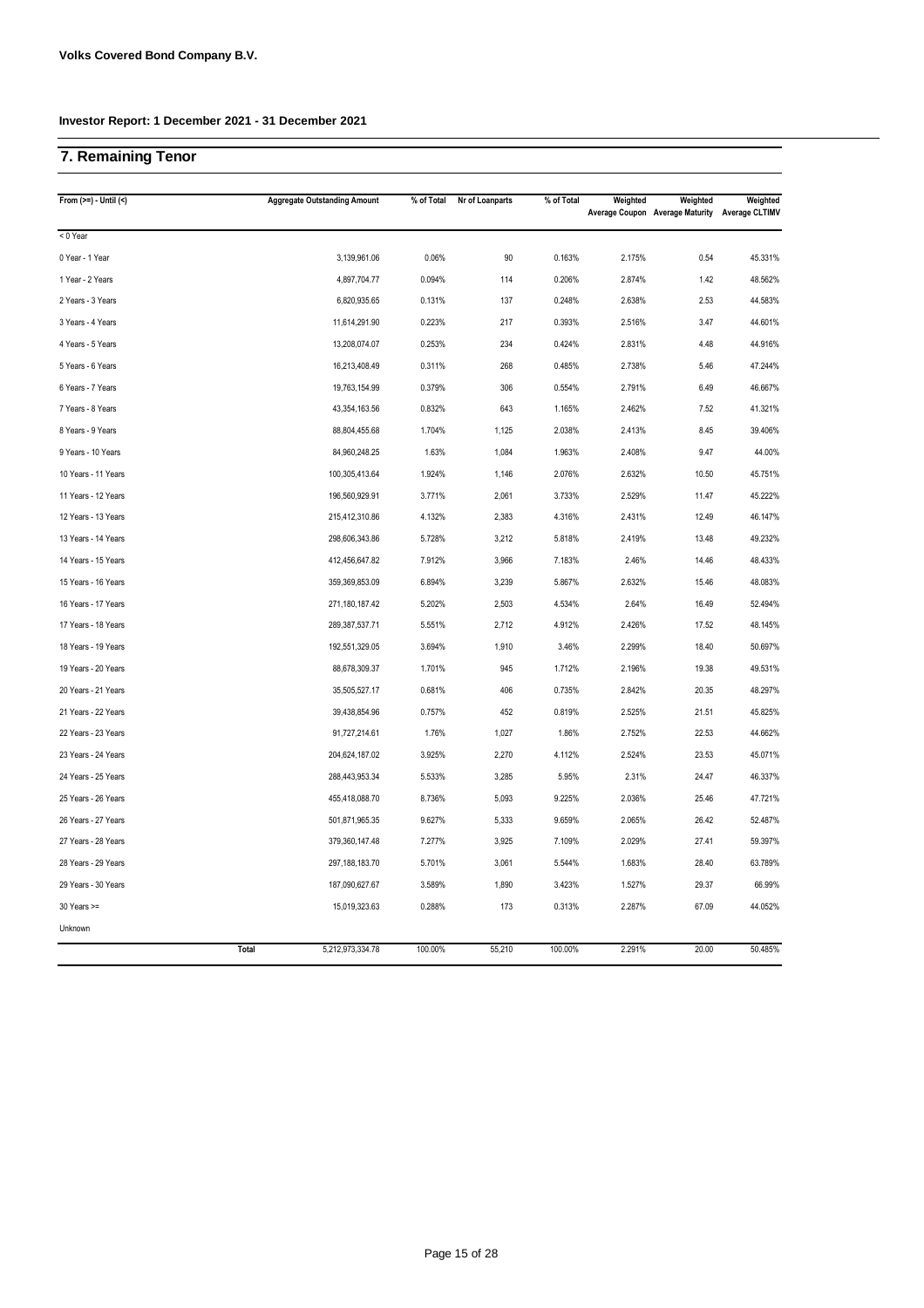# **8. Current Loan To Original Market Value**

| From $(>)$ - Until $(<=)$ |       | <b>Aggregate Outstanding Amount</b> | % of Total | Nr of Loanparts | % of Total | Weighted | Weighted<br>Average Coupon Average Maturity | Weighted<br><b>Average CLTIMV</b> |
|---------------------------|-------|-------------------------------------|------------|-----------------|------------|----------|---------------------------------------------|-----------------------------------|
| <b>NHG</b>                |       | 1,155,130,666.84                    | 22.159%    | 14,049          | 25.446%    | 2.164%   | 21.98                                       | 55.328%                           |
|                           |       |                                     |            |                 |            |          |                                             |                                   |
| $= 10%$                   |       | 95,956.95                           | 0.002%     | $\overline{7}$  | 0.013%     | 2.509%   | 10.60                                       | 5.028%                            |
| 10% - 20%                 |       | 19,236,418.09                       | 0.369%     | 400             | 0.725%     | 2.364%   | 15.86                                       | 14.903%                           |
| 20% - 30%                 |       | 125,977,844.15                      | 2.417%     | 2,057           | 3.726%     | 2.319%   | 16.27                                       | 19.91%                            |
| 30% - 40%                 |       | 249,767,877.00                      | 4.791%     | 3,260           | 5.905%     | 2.284%   | 18.18                                       | 26.553%                           |
| 40% - 50%                 |       | 477,439,234.50                      | 9.159%     | 5,408           | 9.795%     | 2.219%   | 19.43                                       | 34.305%                           |
| 50% - 60%                 |       | 698,592,526.90                      | 13.401%    | 7,158           | 12.965%    | 2.241%   | 19.02                                       | 41.321%                           |
| 60% - 70%                 |       | 891,402,513.96                      | 17.10%     | 7,963           | 14.423%    | 2.311%   | 18.92                                       | 47.688%                           |
| 70% - 80%                 |       | 533,748,650.07                      | 10.239%    | 5,213           | 9.442%     | 2.249%   | 21.02                                       | 57.633%                           |
| 80% - 90%                 |       | 496,590,084.07                      | 9.526%     | 4,549           | 8.239%     | 2.387%   | 20.61                                       | 63.941%                           |
| 90% - 100%                |       | 390,013,295.35                      | 7.482%     | 3,519           | 6.374%     | 2.447%   | 22.00                                       | 70.362%                           |
| 100% - 110%               |       | 166, 159, 444. 21                   | 3.187%     | 1,535           | 2.78%      | 2.912%   | 14.44                                       | 69.28%                            |
| 110% - 120%               |       | 8,818,822.69                        | 0.169%     | 92              | 0.167%     | 2.924%   | 13.90                                       | 69.889%                           |
| 120% - 130%               |       |                                     |            |                 |            |          |                                             |                                   |
| 130% - 140%               |       |                                     |            |                 |            |          |                                             |                                   |
| 140% - 150%               |       |                                     |            |                 |            |          |                                             |                                   |
| 150% >                    |       |                                     |            |                 |            |          |                                             |                                   |
| Unknown                   |       |                                     |            |                 |            |          |                                             |                                   |
|                           | Total | 5,212,973,334.78                    | 100.00%    | 55,210          | 100.00%    | 2.291%   | 20.00                                       | 50.485%                           |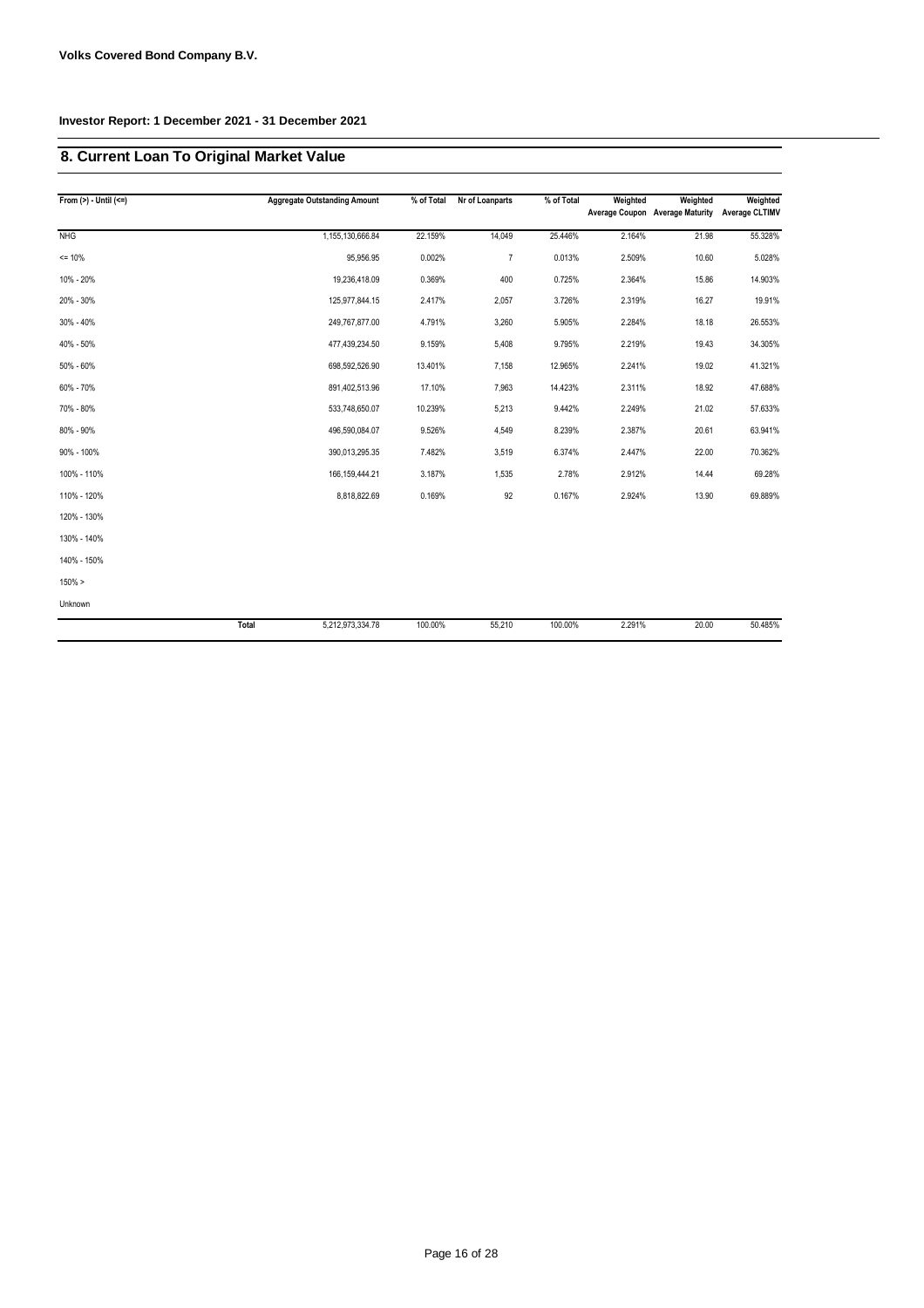#### **9. Current Loan To Indexed Market Value**

| From $(>)$ - Until $(<=)$ |       | <b>Aggregate Outstanding Amount</b> | % of Total | Nr of Loanparts | % of Total | Weighted | Weighted<br>Average Coupon Average Maturity | Weighted<br><b>Average CLTIMV</b> |
|---------------------------|-------|-------------------------------------|------------|-----------------|------------|----------|---------------------------------------------|-----------------------------------|
|                           |       |                                     |            |                 |            |          |                                             |                                   |
| <b>NHG</b>                |       | 1,155,130,666.84                    | 22.159%    | 14,049          | 25.446%    | 2.164%   | 21.98                                       | 55.328%                           |
| $= 10%$                   |       | 2,759,494.07                        | 0.053%     | 69              | 0.125%     | 2.408%   | 13.04                                       | 8.732%                            |
| 10% - 20%                 |       | 124, 156, 892. 67                   | 2.382%     | 2,104           | 3.811%     | 2.217%   | 16.63                                       | 16.429%                           |
| 20% - 30%                 |       | 354,305,172.70                      | 6.797%     | 4,469           | 8.095%     | 2.272%   | 17.85                                       | 25.747%                           |
| 30% - 40%                 |       | 747,231,383.75                      | 14.334%    | 7,880           | 14.273%    | 2.297%   | 18.37                                       | 35.459%                           |
| 40% - 50%                 |       | 989,652,879.84                      | 18.984%    | 9,336           | 16.91%     | 2.293%   | 18.91                                       | 44.952%                           |
| 50% - 60%                 |       | 739,801,448.78                      | 14.192%    | 7,119           | 12.894%    | 2.316%   | 20.29                                       | 54.874%                           |
| 60% - 70%                 |       | 643,639,668.11                      | 12.347%    | 6,047           | 10.953%    | 2.413%   | 20.63                                       | 64.798%                           |
| 70% - 80%                 |       | 368,822,489.23                      | 7.075%     | 3,422           | 6.198%     | 2.458%   | 20.99                                       | 74.337%                           |
| 80% - 90%                 |       | 79,422,516.20                       | 1.524%     | 661             | 1.197%     | 2.307%   | 22.32                                       | 83.382%                           |
| 90% - 100%                |       | 8,050,722.59                        | 0.154%     | 54              | 0.098%     | 1.837%   | 27.50                                       | 93.676%                           |
| 100% - 110%               |       |                                     |            |                 |            |          |                                             |                                   |
| 110% - 120%               |       |                                     |            |                 |            |          |                                             |                                   |
| 120% - 130%               |       |                                     |            |                 |            |          |                                             |                                   |
| 130% - 140%               |       |                                     |            |                 |            |          |                                             |                                   |
| 140% - 150%               |       |                                     |            |                 |            |          |                                             |                                   |
| $150\% >$                 |       |                                     |            |                 |            |          |                                             |                                   |
| Unknown                   |       |                                     |            |                 |            |          |                                             |                                   |
|                           | Total | 5,212,973,334.78                    | 100.00%    | 55,210          | 100.00%    | 2.291%   | 20.00                                       | 50.485%                           |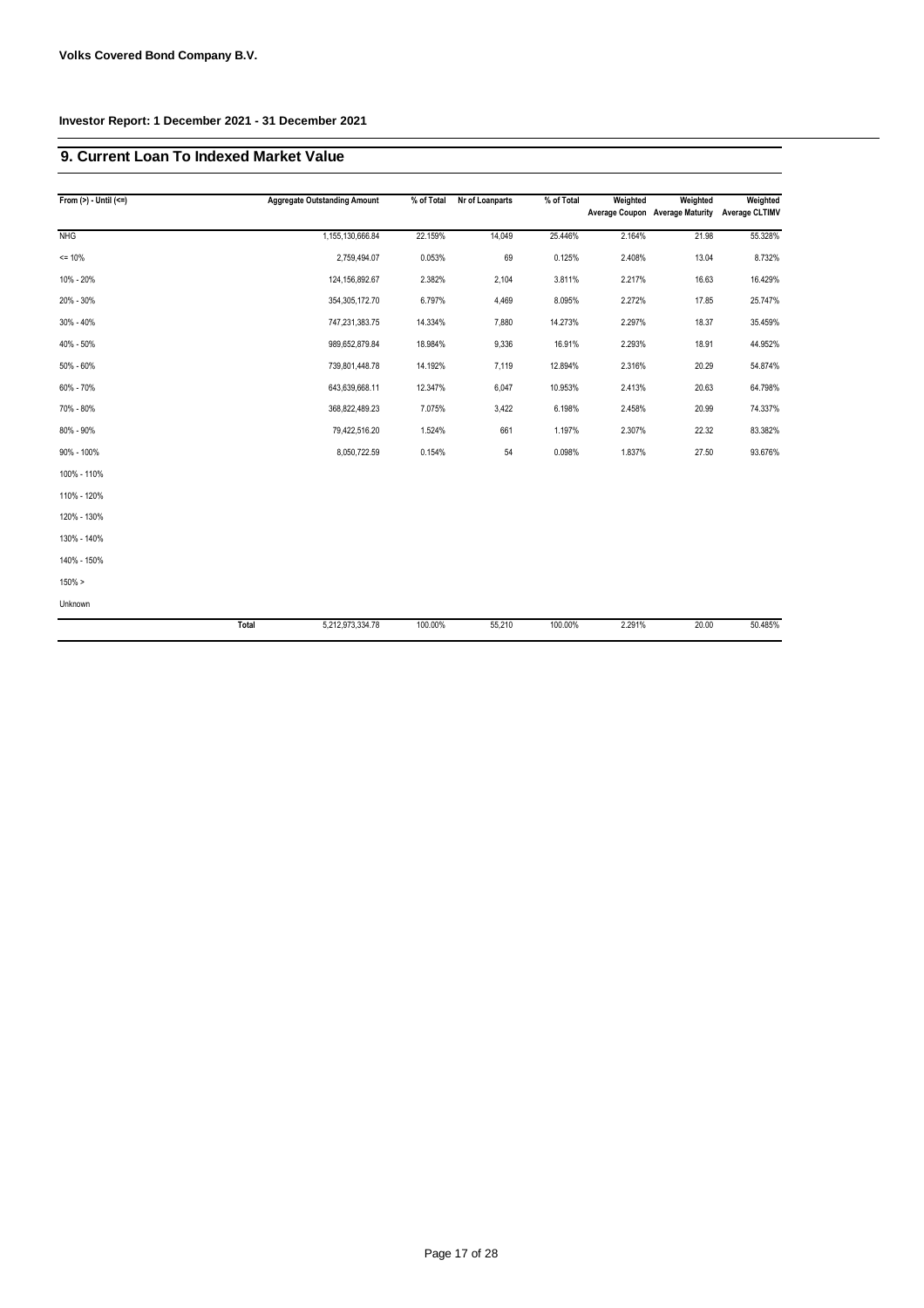# **10. Loanpart Coupon (interest rate bucket)**

| From $(>) -$ Until $(<=)$ |       | <b>Aggregate Outstanding Amount</b> | % of Total | Nr of Loanparts | % of Total | Weighted | Weighted<br>Average Coupon Average Maturity | Weigthed<br><b>Average CLTIMV</b> |
|---------------------------|-------|-------------------------------------|------------|-----------------|------------|----------|---------------------------------------------|-----------------------------------|
| $= 0.5%$                  |       | 688,900.00                          | 0.013%     | 8               | 0.014%     | 0.268%   | 13.81                                       | 36.405%                           |
| $0.5\% - 1.0\%$           |       | 25,204,738.20                       | 0.484%     | 347             | 0.629%     | 0.934%   | 22.85                                       | 59.133%                           |
| $1.0\% - 1.5\%$           |       | 495,000,034.71                      | 9.496%     | 5,542           | 10.038%    | 1.326%   | 20.54                                       | 49.519%                           |
| $1.5\% - 2.0\%$           |       | 1,875,405,172.15                    | 35.976%    | 20,086          | 36.381%    | 1.792%   | 22.08                                       | 50.319%                           |
| $2.0\% - 2.5\%$           |       | 1,162,101,227.67                    | 22.292%    | 11,940          | 21.627%    | 2.243%   | 19.83                                       | 51.875%                           |
| $2.5\% - 3.0\%$           |       | 921,383,761.45                      | 17.675%    | 9,492           | 17.193%    | 2.77%    | 18.46                                       | 48.694%                           |
| $3.0\% - 3.5\%$           |       | 384,958,468.29                      | 7.385%     | 3,904           | 7.071%     | 3.208%   | 17.27                                       | 52.074%                           |
| $3.5\% - 4.0\%$           |       | 172,272,152.27                      | 3.305%     | 1,797           | 3.255%     | 3.744%   | 16.71                                       | 51.709%                           |
| $4.0\% - 4.5\%$           |       | 55,339,859.13                       | 1.062%     | 634             | 1.148%     | 4.243%   | 15.62                                       | 48.925%                           |
| $4.5\% - 5.0\%$           |       | 55,389,236.81                       | 1.063%     | 679             | 1.23%      | 4.77%    | 14.26                                       | 49.314%                           |
| $5.0\% - 5.5\%$           |       | 35,358,490.91                       | 0.678%     | 398             | 0.721%     | 5.267%   | 13.91                                       | 50.245%                           |
| $5.5\% - 6.0\%$           |       | 20,660,109.49                       | 0.396%     | 258             | 0.467%     | 5.742%   | 13.41                                       | 48.841%                           |
| $6.0\% - 6.5\%$           |       | 7,171,768.38                        | 0.138%     | 98              | 0.178%     | 6.267%   | 12.69                                       | 49.586%                           |
| $6.5\% - 7.0\%$           |       | 1,461,344.75                        | 0.028%     | 20              | 0.036%     | 6.709%   | 10.51                                       | 48.419%                           |
| $7.0\% >$                 |       | 578,070.57                          | 0.011%     | $\overline{7}$  | 0.013%     | 7.564%   | 4.76                                        | 43.591%                           |
| Unknown                   |       |                                     |            |                 |            |          |                                             |                                   |
|                           | Total | 5,212,973,334.78                    | 100.00%    | 55,210          | 100.00%    | 2.291%   | 20.00                                       | 50.485%                           |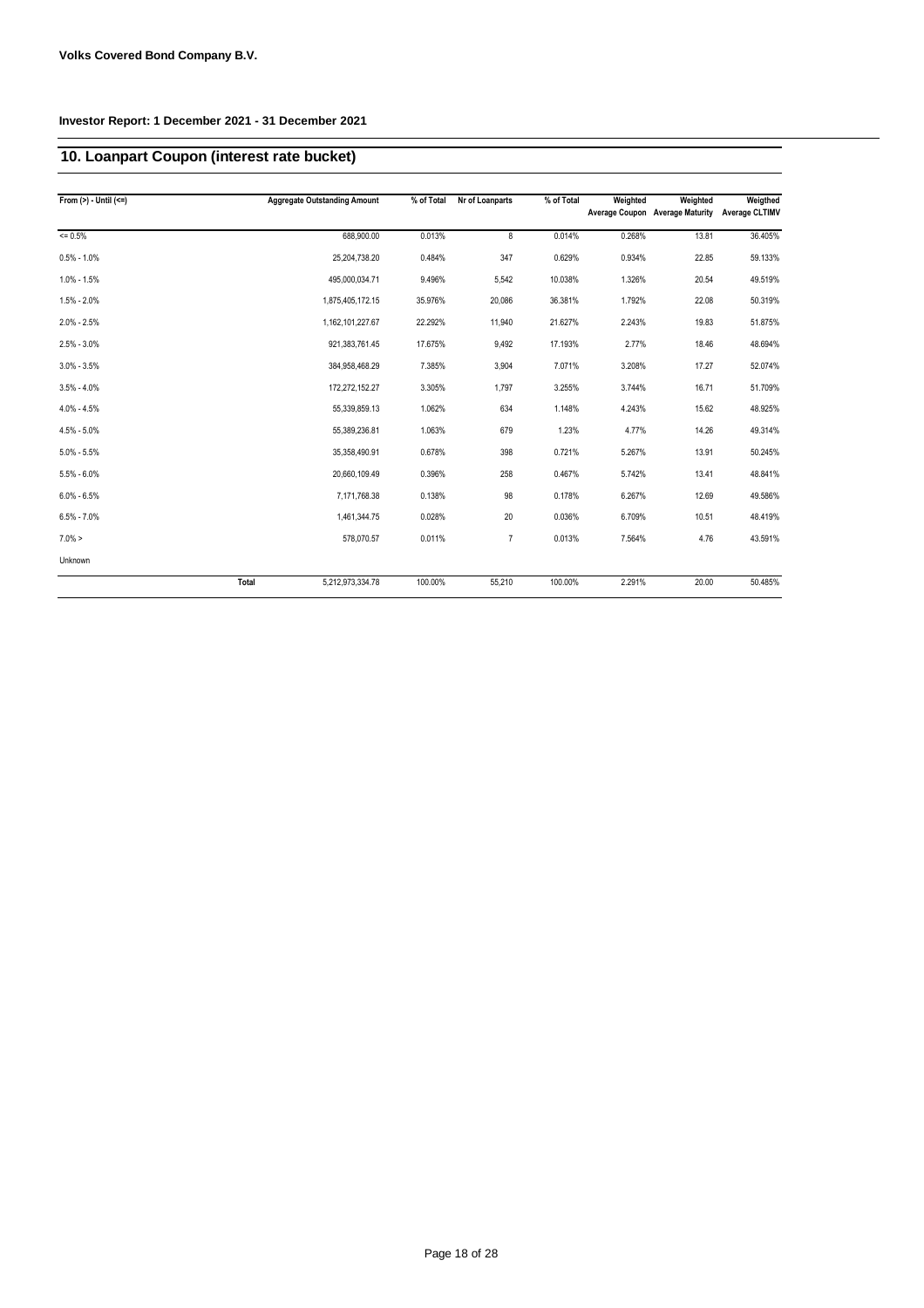# **11. Remaining Interest Rate Fixed Period**

|                    | <b>Aggregate Outstanding Amount</b> | % of Total | Nr of Loanparts | % of Total | Weighted | Weighted<br>Average Coupon Average Maturity | Weigthed<br>Average CLTIMV |
|--------------------|-------------------------------------|------------|-----------------|------------|----------|---------------------------------------------|----------------------------|
| < 1 year           | 344,749,974.86                      | 6.613%     | 3,755           | 6.801%     | 2.031%   | 14.64                                       | 47.767%                    |
| 1 year - 2 years   | 63,179,000.80                       | 1.212%     | 837             | 1.516%     | 3.115%   | 13.80                                       | 48.922%                    |
| 2 year - 3 years   | 142,058,656.77                      | 2.725%     | 1,759           | 3.186%     | 2.997%   | 15.87                                       | 44.615%                    |
| 3 year - 4 years   | 484,843,813.06                      | 9.301%     | 5,079           | 9.199%     | 2.863%   | 16.33                                       | 46.616%                    |
| 4 year - 5 years   | 648,123,009.15                      | 12.433%    | 6,909           | 12.514%    | 2.518%   | 16.67                                       | 47.032%                    |
| 5 year - 6 years   | 717,331,895.27                      | 13.761%    | 7,542           | 13.661%    | 2.212%   | 19.62                                       | 46.588%                    |
| 6 year - 7 years   | 599,106,070.90                      | 11.493%    | 6,367           | 11.532%    | 2.078%   | 22.20                                       | 50.607%                    |
| 7 year - 8 years   | 490,682,172.38                      | 9.413%     | 5,089           | 9.218%     | 2.02%    | 23.01                                       | 55.046%                    |
| 8 year - 9 years   | 343,589,867.73                      | 6.591%     | 3,502           | 6.343%     | 1.793%   | 21.04                                       | 54.126%                    |
| 9 year - 10 years  | 238,654,404.36                      | 4.578%     | 2,384           | 4.318%     | 1.809%   | 19.94                                       | 52.129%                    |
| 10 year - 11 years | 68,733,952.07                       | 1.319%     | 802             | 1.453%     | 2.431%   | 18.42                                       | 47.005%                    |
| 11 year - 12 years | 63,077,421.55                       | 1.21%      | 686             | 1.243%     | 2.465%   | 19.65                                       | 51.316%                    |
| 12 year - 13 years | 38, 159, 424. 77                    | 0.732%     | 436             | 0.79%      | 2.995%   | 19.85                                       | 50.323%                    |
| 13 year - 14 years | 83,927,895.09                       | 1.61%      | 855             | 1.549%     | 2.778%   | 19.38                                       | 49.806%                    |
| 14 year - 15 years | 154,853,434.46                      | 2.971%     | 1,578           | 2.858%     | 2.765%   | 20.09                                       | 47.553%                    |
| 15 year - 16 years | 119,547,441.08                      | 2.293%     | 1,299           | 2.353%     | 2.839%   | 22.73                                       | 46.975%                    |
| 16 year - 17 years | 109,978,616.63                      | 2.11%      | 1,172           | 2.123%     | 2.804%   | 24.25                                       | 53.039%                    |
| 17 year - 18 years | 109,882,657.36                      | 2.108%     | 1,168           | 2.116%     | 2.634%   | 24.56                                       | 56.837%                    |
| 18 year - 19 years | 217,970,447.01                      | 4.181%     | 2,229           | 4.037%     | 1.888%   | 26.37                                       | 62.229%                    |
| 19 year - 20 years | 172,775,303.64                      | 3.314%     | 1,719           | 3.114%     | 1.617%   | 27.96                                       | 64.403%                    |
| 20 year - 21 years | 1,501,112.33                        | 0.029%     | 38              | 0.069%     | 1.605%   | 29.66                                       | 55.904%                    |
| 21 year - 22 years |                                     |            |                 |            |          |                                             |                            |
| 22 year - 23 years |                                     |            |                 |            |          |                                             |                            |
| 23 year - 24 years |                                     |            |                 |            |          |                                             |                            |
| 24 year - 25 years |                                     |            |                 |            |          |                                             |                            |
| 25 year - 26 years | 51,517.70                           | 0.001%     | $\overline{2}$  | 0.004%     | 4.65%    | 25.50                                       | 36.415%                    |
| 26 year - 27 years |                                     |            |                 |            |          |                                             |                            |
| 27 year - 28 years |                                     |            |                 |            |          |                                             |                            |
| 28 year - 29 years |                                     |            |                 |            |          |                                             |                            |
| 29 year - 30 years |                                     |            |                 |            |          |                                             |                            |
| $>=$ 30 years      | 195,245.81                          | 0.004%     | 3               | 0.005%     | 4.105%   | 77.00                                       | 34.878%                    |
| Total              | 5,212,973,334.78                    | 100.00%    | 55,210          | 100.00%    | 2.291%   | 20.00                                       | 50.485%                    |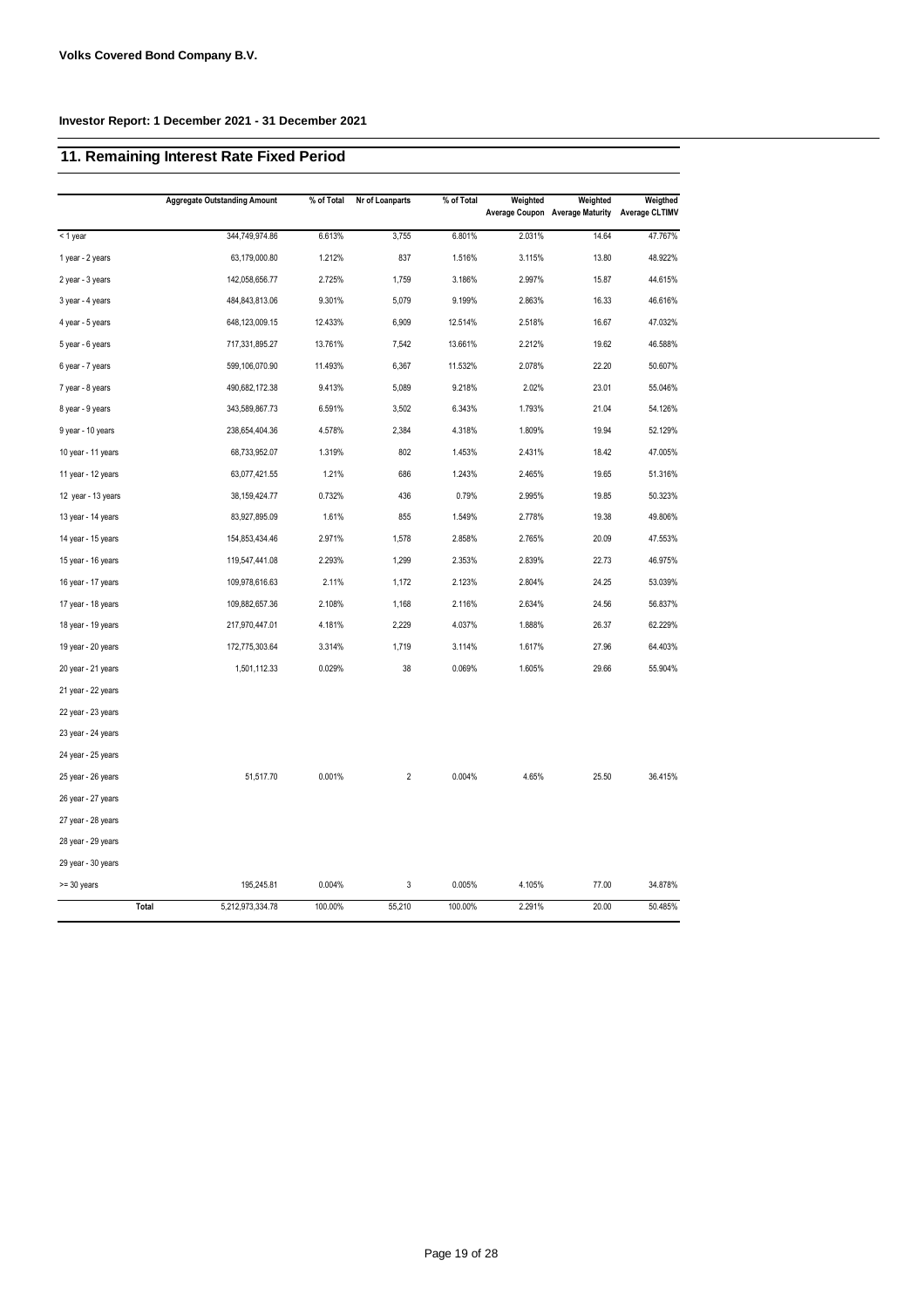| 12. Interest Payment Type |       |                                     |            |                 |            |          |                                             |                                   |
|---------------------------|-------|-------------------------------------|------------|-----------------|------------|----------|---------------------------------------------|-----------------------------------|
|                           |       | <b>Aggregate Outstanding Amount</b> | % of Total | Nr of Loanparts | % of Total | Weighted | Weighted<br>Average Coupon Average Maturity | Weighted<br><b>Average CLTIMV</b> |
| Fixed                     |       | 4,984,039,647.05                    | 95.608%    | 52.768          | 95.577%    | 2.311%   | 20.27                                       | 50.687%                           |
| Floating                  |       | 228.933.687.73                      | 4.392%     | 2,442           | 4.423%     | 1.846%   | 14.29                                       | 46.082%                           |
| Unknown                   |       |                                     |            |                 |            |          |                                             |                                   |
|                           | Total | 5,212,973,334.78                    | 100.00%    | 55.210          | 100.00%    | 2.291%   | 20.00                                       | 50.485%                           |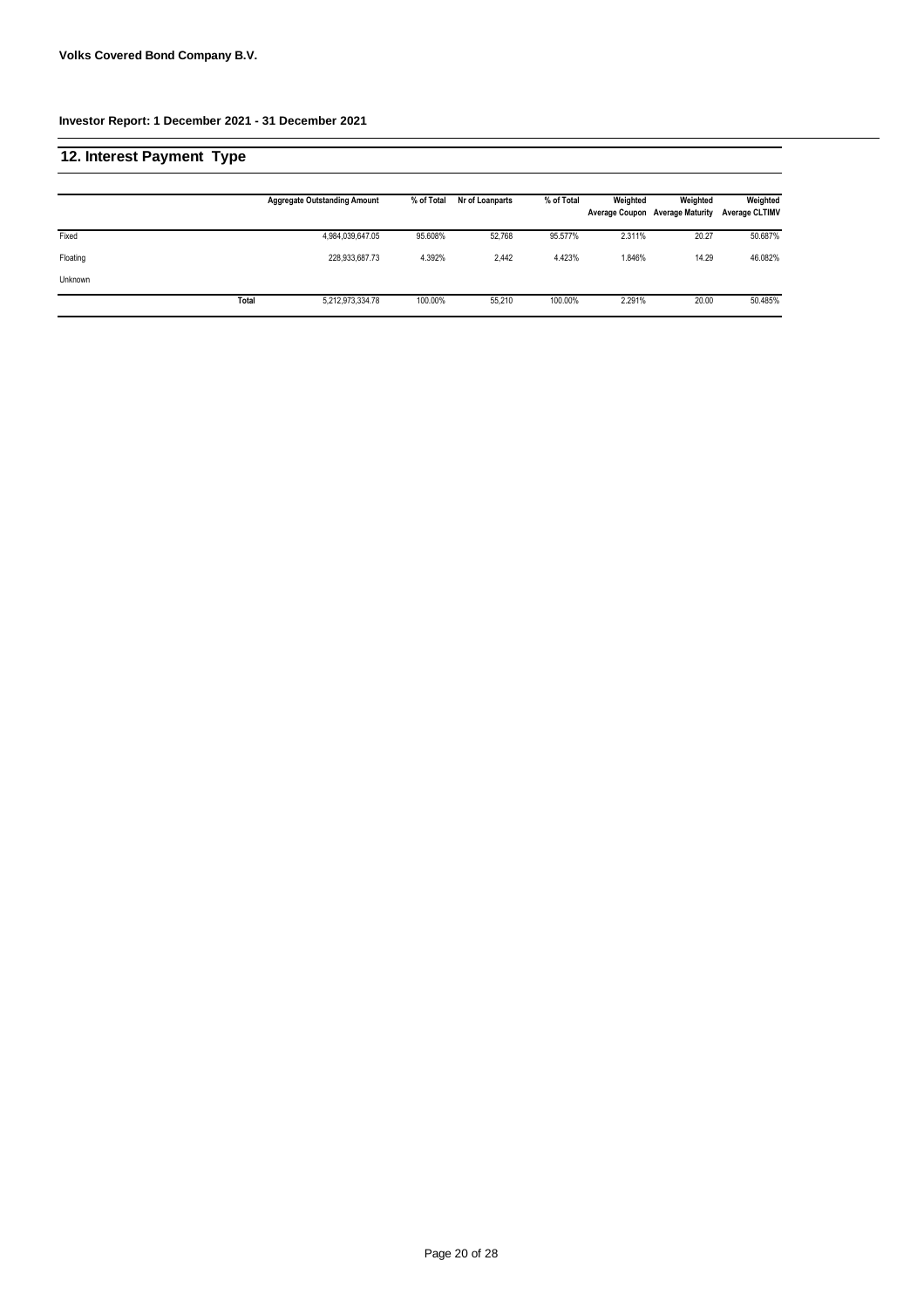| 13. Property Description |       |                                     |            |                 |            |                                   |                                     |                                   |
|--------------------------|-------|-------------------------------------|------------|-----------------|------------|-----------------------------------|-------------------------------------|-----------------------------------|
| Description              |       | <b>Aggregate Outstanding Amount</b> | % of Total | Nr of Borrowers | % of Total | Weighted<br><b>Average Coupon</b> | Weighted<br><b>Average Maturity</b> | Weighted<br><b>Average CLTIMV</b> |
| House                    |       | 4,603,085,808.36                    | 88.301%    | 24.935          | 85.826%    | 2.313%                            | 19.74                               | 50.534%                           |
| Apartment                |       | 609,887,526.42                      | 11.699%    | 4,118           | 14.174%    | 2.124%                            | 21.96                               | 50.112%                           |
|                          | Total | 5,212,973,334.78                    | 100.00%    | 29.053          | 100.00%    | 2.291%                            | 20.00                               | 50.485%                           |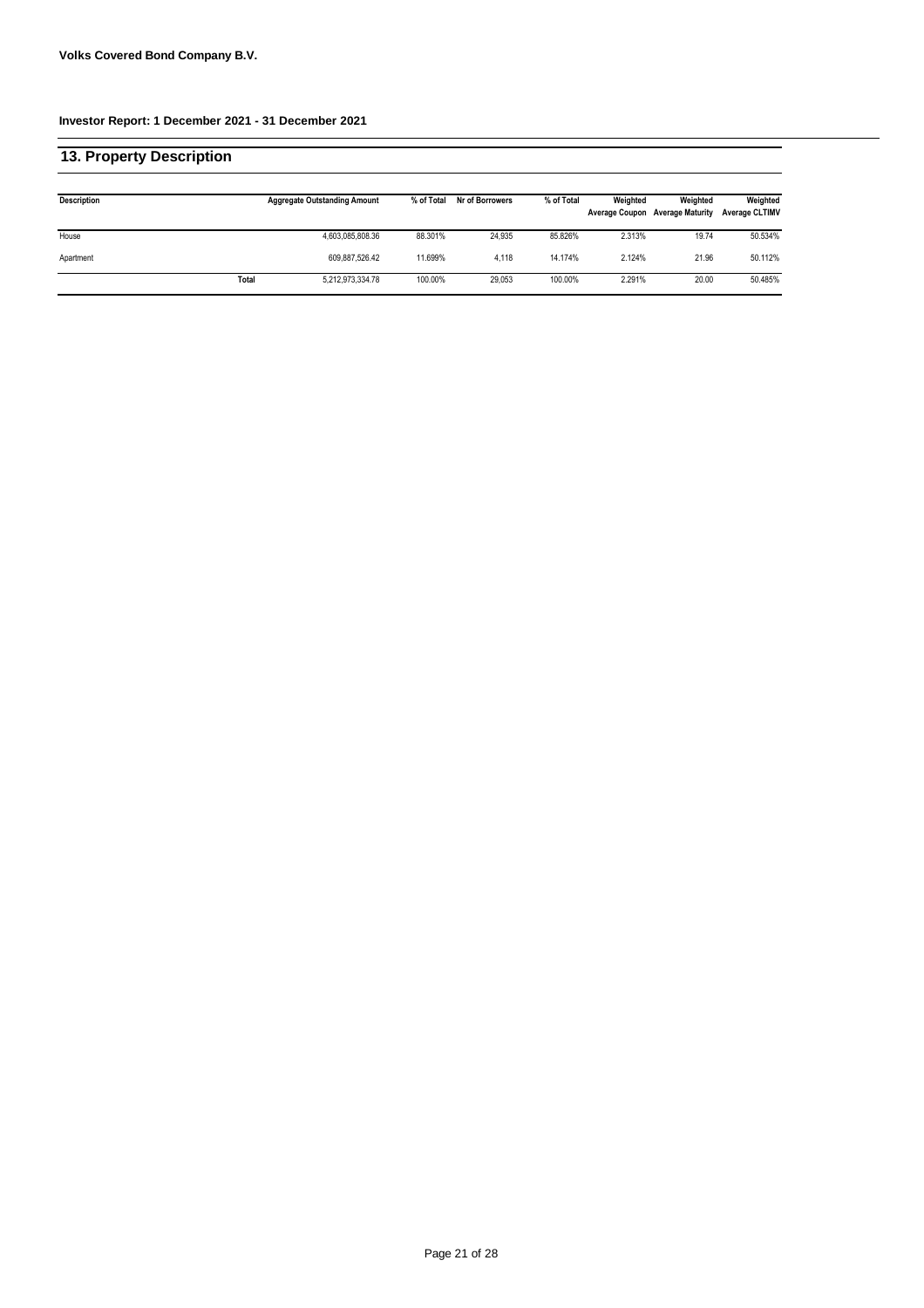# **14. Geographical Distribution (by province)**

| Province              | <b>Aggregate Outstanding Amount</b> | % of Total | Nr of Borrowers | % of Total | Weighted | Weighted<br>Average Coupon Average Maturity | Weighted<br><b>Average CLTIMV</b> |
|-----------------------|-------------------------------------|------------|-----------------|------------|----------|---------------------------------------------|-----------------------------------|
|                       |                                     |            |                 |            |          |                                             |                                   |
| Drenthe               | 162,355,671.40                      | 3.114%     | 1,063           | 3.659%     | 2.31%    | 19.44                                       | 49.553%                           |
| Flevoland             | 164,008,182.14                      | 3.146%     | 955             | 3.287%     | 2.293%   | 20.06                                       | 50.60%                            |
| Friesland             | 126, 128, 236. 99                   | 2.42%      | 858             | 2.953%     | 2.263%   | 19.65                                       | 50.282%                           |
| Gelderland            | 826,559,870.22                      | 15.856%    | 4,426           | 15.234%    | 2.318%   | 20.08                                       | 50.095%                           |
| Groningen             | 154, 152, 645.99                    | 2.957%     | 1,142           | 3.931%     | 2.319%   | 18.27                                       | 48.341%                           |
| Limburg               | 668,109,979.73                      | 12.816%    | 4,508           | 15.516%    | 2.519%   | 17.61                                       | 52.012%                           |
| Noord-Brabant         | 832,170,743.09                      | 15.963%    | 4,358           | 15.00%     | 2.287%   | 19.95                                       | 51.21%                            |
| Noord-Holland         | 721,773,069.01                      | 13.846%    | 3,377           | 11.624%    | 2.147%   | 21.39                                       | 48.163%                           |
| Overijssel            | 370,833,867.71                      | 7.114%     | 2,192           | 7.545%     | 2.269%   | 20.32                                       | 52.127%                           |
| Utrecht               | 365,380,014.51                      | 7.009%     | 1,762           | 6.065%     | 2.23%    | 21.07                                       | 48.035%                           |
| Zeeland               | 89,345,967.36                       | 1.714%     | 581             | 2.00%      | 2.427%   | 19.06                                       | 51.922%                           |
| Zuid-Holland          | 732,155,086.63                      | 14.045%    | 3,831           | 13.186%    | 2.218%   | 20.75                                       | 51.881%                           |
| Unknown/Not specified |                                     |            |                 |            |          |                                             |                                   |
|                       | Total<br>5,212,973,334.78           | 100.00%    | 29,053          | 100.00%    | 2.291%   | 20.00                                       | 50.485%                           |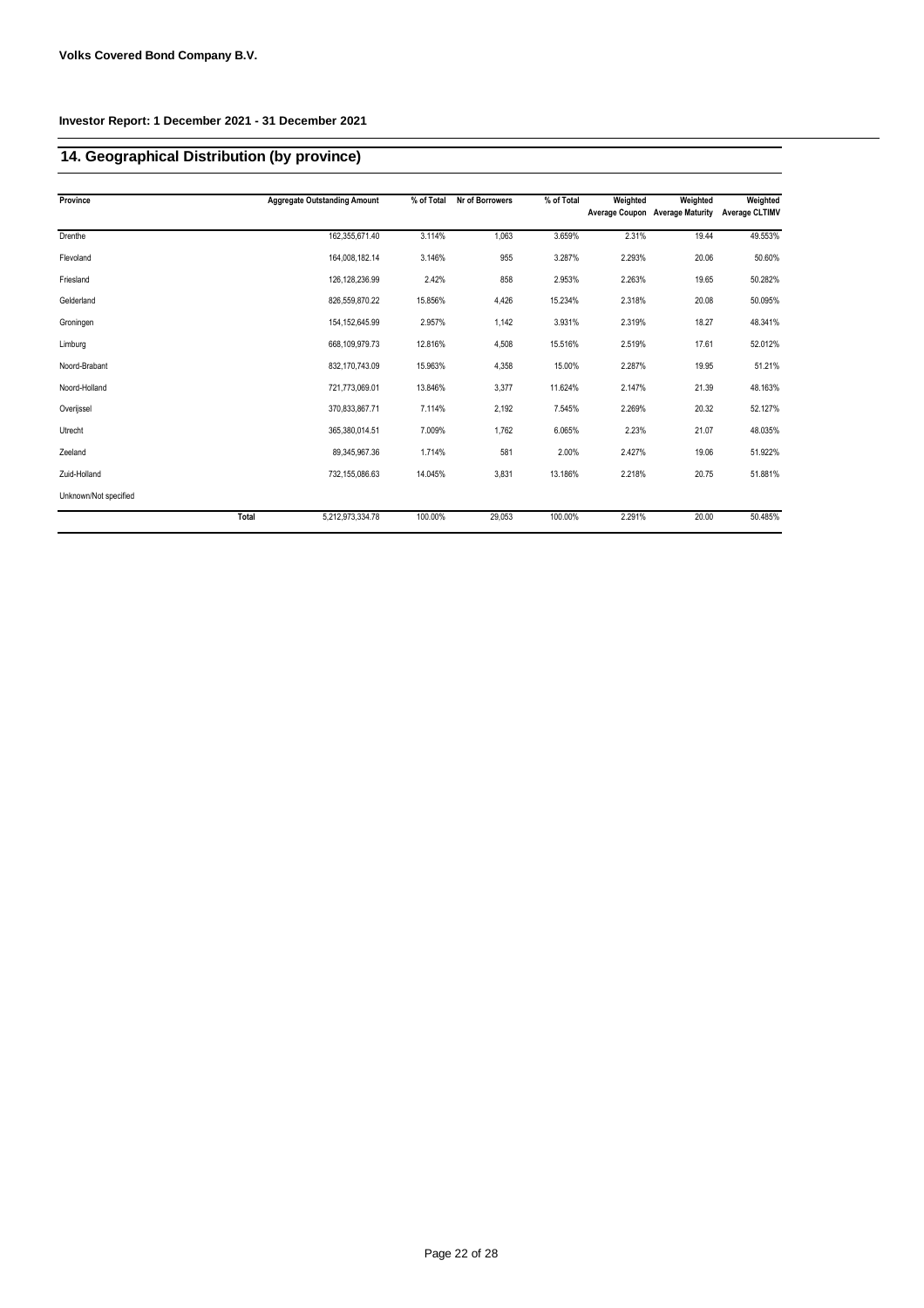| 15. Occupancy  |       |                                     |            |                 |            |          |                                             |                                   |
|----------------|-------|-------------------------------------|------------|-----------------|------------|----------|---------------------------------------------|-----------------------------------|
| Description    |       | <b>Aggregate Outstanding Amount</b> | % of Total | Nr of Borrowers | % of Total | Weighted | Weighted<br>Average Coupon Average Maturity | Weighted<br><b>Average CLTIMV</b> |
| Owner Occupied |       | 5,212,973,334.78                    | 100.00%    | 29,053          | 100.00%    | 2.291%   | 20.00                                       | 50.485%                           |
| Buy-to-let     |       |                                     |            |                 |            |          |                                             |                                   |
| Unknown        |       |                                     |            |                 |            |          |                                             |                                   |
|                | Total | 5,212,973,334.78                    | 100.00%    | 29,053          | 100.00%    | 2.291%   | 20.00                                       | 50.485%                           |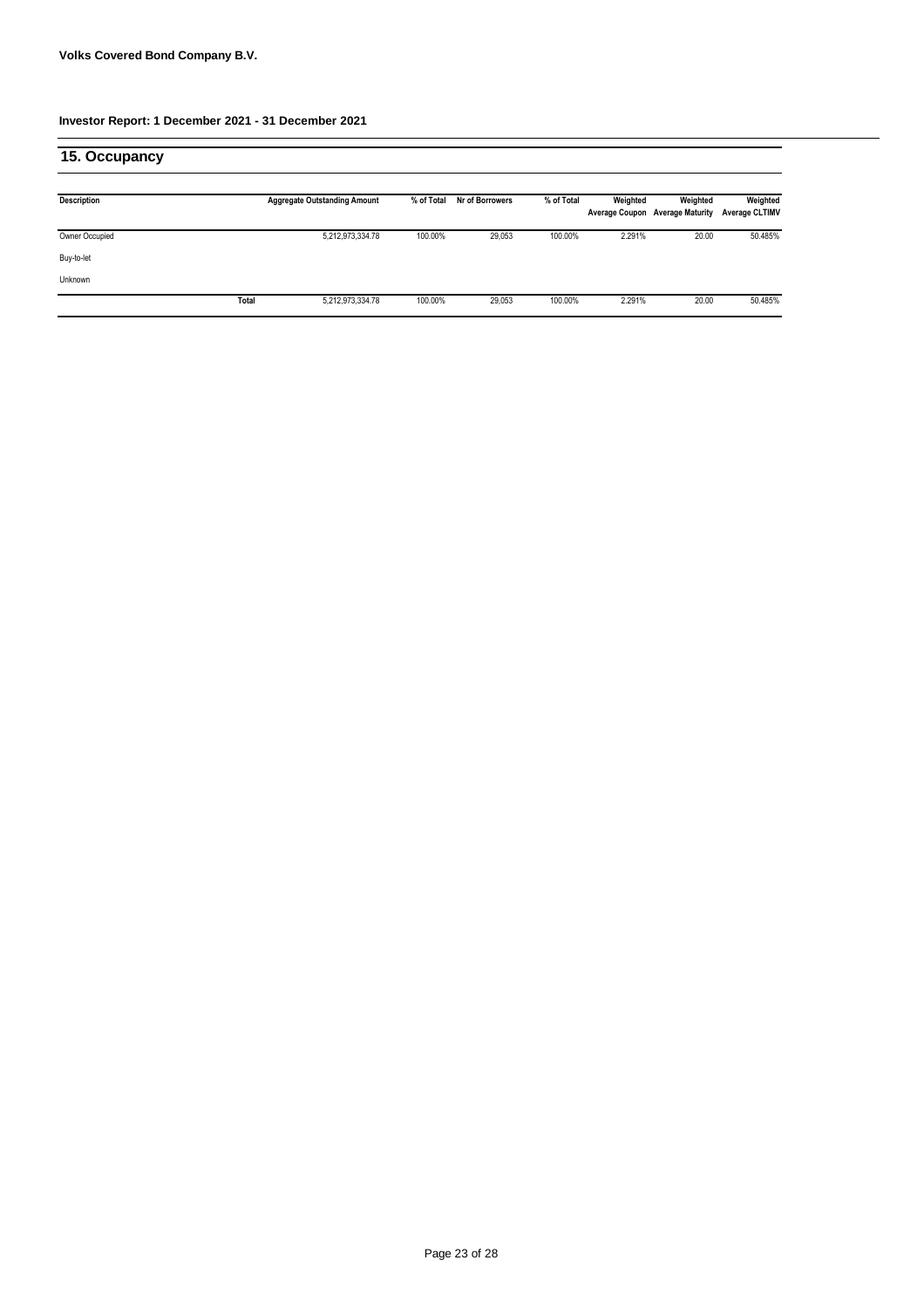# **16. Loanpart Payment Frequency**

| Description  |       | <b>Aggregate Outstanding Amount</b> | % of Total | Nr of Loanparts | % of Total | Weighted | Weighted<br>Average Coupon Average Maturity | Weighted<br><b>Average CLTIMV</b> |
|--------------|-------|-------------------------------------|------------|-----------------|------------|----------|---------------------------------------------|-----------------------------------|
| Monthly      |       | 5,212,973,334.78                    | 100.00%    | 55,210          | 100.00%    | 2.291%   | 20.00                                       | 50.485%                           |
| Quarterly    |       |                                     |            |                 |            |          |                                             |                                   |
| Semi-annualy |       |                                     |            |                 |            |          |                                             |                                   |
| Annualy      |       |                                     |            |                 |            |          |                                             |                                   |
| Unknown      |       |                                     |            |                 |            |          |                                             |                                   |
|              | Total | 5,212,973,334.78                    | 100.00%    | 55,210          | 100.00%    | 2.291%   | 20.00                                       | 50.485%                           |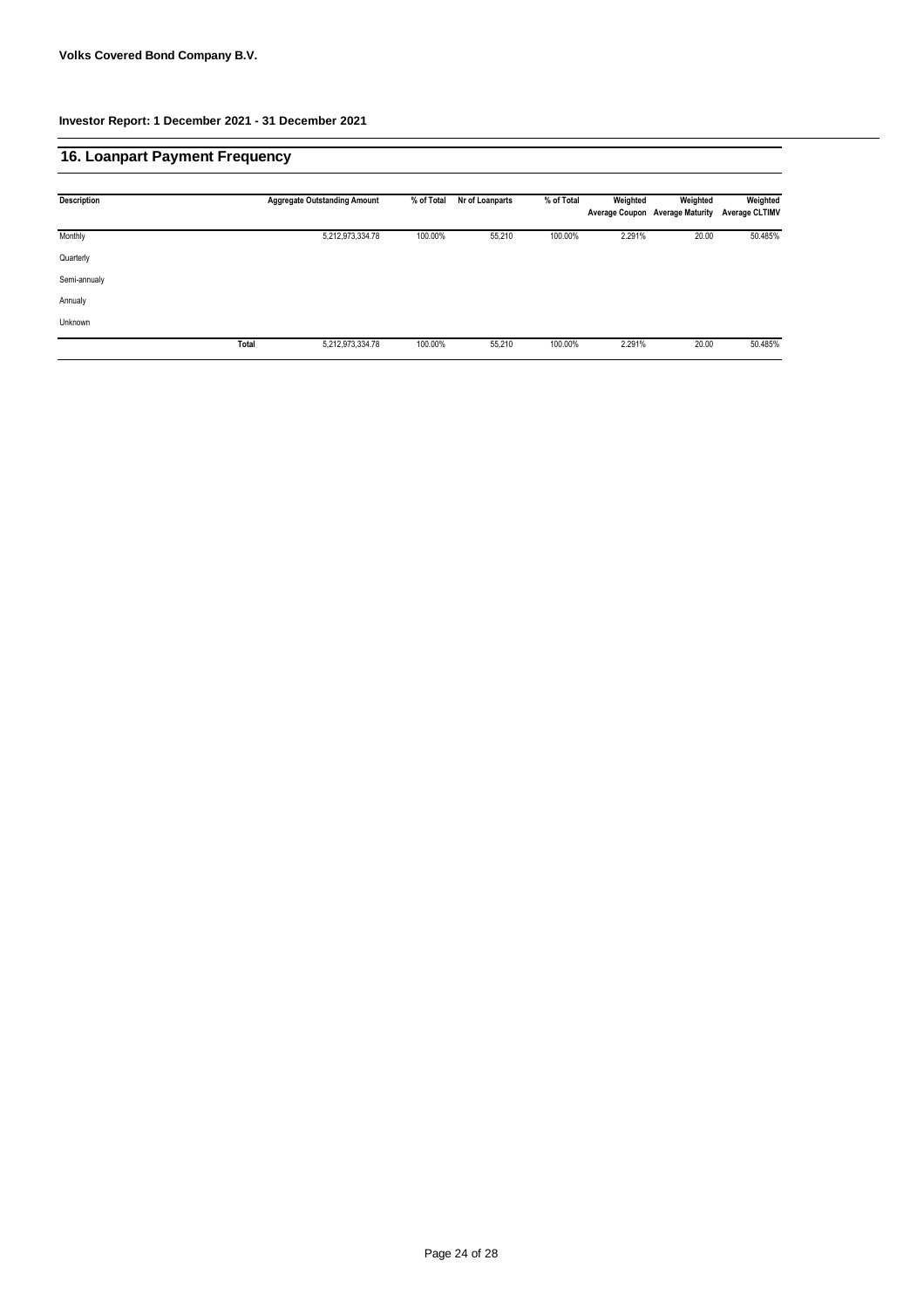| 17. Guarantee Type   |       |                                     |            |             |            |                                   |                                     |                                   |
|----------------------|-------|-------------------------------------|------------|-------------|------------|-----------------------------------|-------------------------------------|-----------------------------------|
|                      |       | <b>Aggregate Outstanding Amount</b> | % of Total | Nr of Loans | % of Total | Weighted<br><b>Average Coupon</b> | Weighted<br><b>Average Maturity</b> | Weighted<br><b>Average CLTIMV</b> |
| <b>NHG Guarantee</b> |       | 1,155,130,666.84                    | 22.159%    | 7.684       | 26.448%    | 2.164%                            | 21.98                               | 55.328%                           |
| Non-NHG Guarantee    |       | 4,057,842,667.94                    | 77.841%    | 21.369      | 73.552%    | 2.327%                            | 19.44                               | 49.106%                           |
| Unknown              |       |                                     |            |             |            |                                   |                                     |                                   |
|                      | Total | 5,212,973,334.78                    | 100.00%    | 29.053      | 100.00%    | 2.291%                            | 20.00                               | 50.485%                           |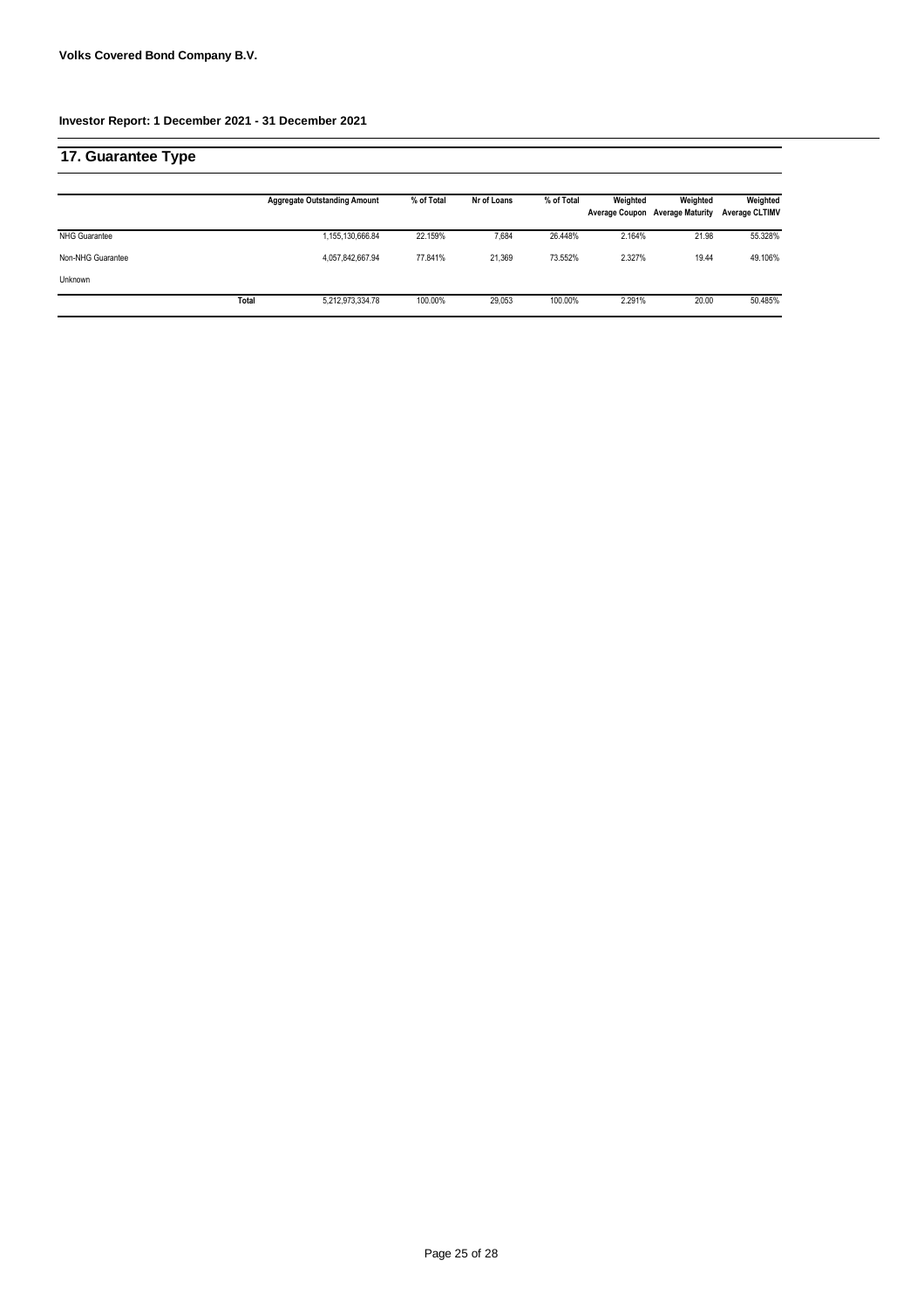## **Glossary**

| Term                                           | <b>Definition / Calculation</b>                                                                                                                                                                                                                                                                                                                                                                                                                                                                                                                                                                                                                                                                                                                                                                                                                                                                                                                                                                                                                                                                                                                                                                                                                                                                                                                                                                                                                                                                                                           |
|------------------------------------------------|-------------------------------------------------------------------------------------------------------------------------------------------------------------------------------------------------------------------------------------------------------------------------------------------------------------------------------------------------------------------------------------------------------------------------------------------------------------------------------------------------------------------------------------------------------------------------------------------------------------------------------------------------------------------------------------------------------------------------------------------------------------------------------------------------------------------------------------------------------------------------------------------------------------------------------------------------------------------------------------------------------------------------------------------------------------------------------------------------------------------------------------------------------------------------------------------------------------------------------------------------------------------------------------------------------------------------------------------------------------------------------------------------------------------------------------------------------------------------------------------------------------------------------------------|
| <b>Account Bank</b>                            | means Rabobank Nederland.                                                                                                                                                                                                                                                                                                                                                                                                                                                                                                                                                                                                                                                                                                                                                                                                                                                                                                                                                                                                                                                                                                                                                                                                                                                                                                                                                                                                                                                                                                                 |
|                                                |                                                                                                                                                                                                                                                                                                                                                                                                                                                                                                                                                                                                                                                                                                                                                                                                                                                                                                                                                                                                                                                                                                                                                                                                                                                                                                                                                                                                                                                                                                                                           |
| ACT                                            | means Asset Cover Test.                                                                                                                                                                                                                                                                                                                                                                                                                                                                                                                                                                                                                                                                                                                                                                                                                                                                                                                                                                                                                                                                                                                                                                                                                                                                                                                                                                                                                                                                                                                   |
| ACT a                                          | means for each Mortgage Receivable the lower of its Current Balance and the sum of the following elements, to the extent applicable to it:<br>(i) if it is a Savings Mortgage Receivable an amount calculated on the basis of a method notified to the Rating Agencies and subject to<br>Rating Agency Confirmation from Moody's, related to the Savings and Accrued Savings Interest in connection with such Savings Mortgage<br>Receivable, provided that no amount will be deducted if and to the extent that a Bank Savings Participation Agreement and/or Insurance<br>Savings Participation Agreement (each a Participation Agreement and together the "Participation Agreements") is in place in relation to the<br>relevant Mortgage Receivable;<br>(ii) if it corresponds to a Construction Deposit: the amount of the Construction Deposit;<br>(iii) if it was in breach of the Mortgage Receivable Warranties as of the relevant Transfer Date: such amount as is necessary to reduce its<br>Adjusted Current Balance or Current Balance, as the case may be, to zero;<br>(iv) if it is 3 months or more in arrears and it is not a Defaulted Receivable: such amount as is necessary to arrive at 30% of its Current<br>Balance;<br>(v) if it is a Defaulted Receivable: such amount as is necessary to reduce its Current Balance to zero; and/or<br>(vi) if it is a Mortgage Receivable with an interest rate below the Minimum Mortgage Interest Rate, an amount equal to the Minimum<br>Mortgage Interest Rate Reduction. |
| ACT <sub>B</sub>                               | means for each Mortgage Receivable the lower of (i) the LTV Cut-Off Percentage of its Indexed Valuation and (ii) a minus L.                                                                                                                                                                                                                                                                                                                                                                                                                                                                                                                                                                                                                                                                                                                                                                                                                                                                                                                                                                                                                                                                                                                                                                                                                                                                                                                                                                                                               |
| ACT Y1                                         | means, if the Issuer's credit rating from Moody's falls below P-1 (short-term) or if the issuer default rating falls below F1 (short term) or A- by<br>Fitch, the sum of all amounts (the "Deposit Amount") in respect of the Mortgage Receivables, which amounts are, in respect of each<br>Mortgage Receivable separately, the lower of: (a) the aggregate amount of the deposits, to the extent the amount thereof exceeds the<br>amount claimable under the DGS, held by the Borrower of the Mortgage Receivable(s) with the Originators on the last day of the<br>immediately preceding month; and (b) the aggregate Outstanding Principal Amount of such Mortgage Receivable(s) on the last day of the<br>immediately preceding month. The Deposit Amount will be adjusted as follows. If the outcome of A(a) is lower than A(b) as described above,<br>the Deposit Amount will be reduced with an amount equal to A(b) minus A(a) provided that the Deposit Amount will always be at least 0. If<br>the outcome of A(a) is higher than A(b) as described above, the Deposit Amount will be reduced with the amount of the Excess Credit<br>Enhancement.                                                                                                                                                                                                                                                                                                                                                                            |
| ACT Y2                                         | means, (i) if the Issuer's CR Assessment from Moody's falls below P-1(cr) (short-term) or if the issuer default rating falls below F 1 (short<br>term) or A (long-term) by Fitch, an additional amount equal to the Outstanding Principal Amount of all Mortgage Receivables on the last day<br>of the month immediately preceding the Calculation Date multiplied by the Monthly Payment Percentage of the prior calendar month<br>immediately preceding the Calculation Date in connection with the commingling risk or (ii) zero (a) if the Issuer's credit rating from Moody's<br>is at least equal to P-1 (short-term) and if the issuer default rating is at least equal to FI (short term) or A (long-term) by Fitch or (b) if de<br>Volksbank has taken alternative measures to reduce the commingling risk                                                                                                                                                                                                                                                                                                                                                                                                                                                                                                                                                                                                                                                                                                                       |
| ACT Z                                          | means an amount equal to the Interest Cover Required Amount. Whereby "Interest Cover Required Amount" means an amount equal to the<br>positive difference, if any, between: (a) the aggregate amount of Scheduled Interest for all Series outstanding; and (b) the aggregate<br>amount of interest to be received under the Transferred Assets up to the relevant final maturity date taking into account their respective<br>contractual amortisation profile less in respect of each Savings Mortgage Receivable which is subject to a Participation, an amount equal to<br>the net amount received or recovered multiplied by the applicable Participation Fraction; and, in each case, (i) taking into account any<br>amount (to be) received or (to be) paid by the CBC in connection with any Swap Agreement and (ii) assuming that for any floating or fixed<br>rate interest, that up to and including the latest Final Maturity Date, of any Covered Bond outstanding, such rates remain at the same level<br>as at the relevant Calculation Date preceding the relevant CBC Payment Date.                                                                                                                                                                                                                                                                                                                                                                                                                                       |
| Asset Percentage                               | means 81% or such percentage figure as is determined from time to time in accordance with the Asset Monitoring Agreement.                                                                                                                                                                                                                                                                                                                                                                                                                                                                                                                                                                                                                                                                                                                                                                                                                                                                                                                                                                                                                                                                                                                                                                                                                                                                                                                                                                                                                 |
| Available Liquidity Buffer                     | means available liquid assets on reserved accounts of the CBC, plus interest payments and principal repayments from the underlying<br>assets (including derivatives) to which the CBC is contractually entitled for the following six (6) months period.                                                                                                                                                                                                                                                                                                                                                                                                                                                                                                                                                                                                                                                                                                                                                                                                                                                                                                                                                                                                                                                                                                                                                                                                                                                                                  |
| <b>Calculation Date</b>                        | means the date falling two business days before each CBC Payment Date. The "relevant" Calculation Date in respect of any Calculation<br>Period will be the first Calculation Date falling after the end of that period and the "relevant" Calculation Date in respect of any CBC<br>Payment Date will be the last Calculation Date prior to that CBC Payment Date.                                                                                                                                                                                                                                                                                                                                                                                                                                                                                                                                                                                                                                                                                                                                                                                                                                                                                                                                                                                                                                                                                                                                                                        |
| <b>Construction Deposit</b>                    | means in relation to a Mortgage Loan, that part of the Mortgage Loan which the relevant Borrower requested to be disbursed into a blocked<br>account held in his name with the relevant Seller, the proceeds of which may be applied towards construction of, or improvements to, the<br>relevant Mortgaged Asset.                                                                                                                                                                                                                                                                                                                                                                                                                                                                                                                                                                                                                                                                                                                                                                                                                                                                                                                                                                                                                                                                                                                                                                                                                        |
| <b>Credit Rating</b>                           | means an assessment of the credit worthiness of the notes assigned by the Credit Rating Agencies.                                                                                                                                                                                                                                                                                                                                                                                                                                                                                                                                                                                                                                                                                                                                                                                                                                                                                                                                                                                                                                                                                                                                                                                                                                                                                                                                                                                                                                         |
| <b>Current Balance</b>                         | means in relation to an Eligible Receivable at any date, the aggregate (without double counting) of the Net Outstanding Principal Amount,<br>Accrued Interest (unless it concerns calculations for either the Asset Cover Test or the Amortisation Test Aggregate Asset Amount, in which<br>case Accrued Interest will not be included) and Arrears of Interest as at that date.                                                                                                                                                                                                                                                                                                                                                                                                                                                                                                                                                                                                                                                                                                                                                                                                                                                                                                                                                                                                                                                                                                                                                          |
| Current Loan to Indexed Market Value (CLTIMV)  | means the ratio calculated by dividing the current outstanding loan amount by the Indexed Market Value.                                                                                                                                                                                                                                                                                                                                                                                                                                                                                                                                                                                                                                                                                                                                                                                                                                                                                                                                                                                                                                                                                                                                                                                                                                                                                                                                                                                                                                   |
| Current Loan to Original Market Value (CLTOMV) | means the ratio calculated by dividing the current outstanding loan amount by the Original Market Value.                                                                                                                                                                                                                                                                                                                                                                                                                                                                                                                                                                                                                                                                                                                                                                                                                                                                                                                                                                                                                                                                                                                                                                                                                                                                                                                                                                                                                                  |
| Debt Service to Income                         | means the ratio calculated by dividing the amount a borrower is required to pay (in interest and principal repayments) on an annual basis by<br>the borrower(s) disposable income.                                                                                                                                                                                                                                                                                                                                                                                                                                                                                                                                                                                                                                                                                                                                                                                                                                                                                                                                                                                                                                                                                                                                                                                                                                                                                                                                                        |
| Index                                          | means the index of increases of house prices issued by the Land Registry in relation to residential properties in The Netherlands.                                                                                                                                                                                                                                                                                                                                                                                                                                                                                                                                                                                                                                                                                                                                                                                                                                                                                                                                                                                                                                                                                                                                                                                                                                                                                                                                                                                                        |
| <b>Indexed Valuation</b>                       | means in relation to any Mortgaged Asset at any date means the Original Market Value of that Mortgaged Asset increased or decreased as<br>appropriate by the increase or decrease in the Index since the date of the Original Market Value (and if such is required for the Covered<br>Bonds to maintain the CRD Status, as adjusted as required pursuant to the Capital Requirement Directive).                                                                                                                                                                                                                                                                                                                                                                                                                                                                                                                                                                                                                                                                                                                                                                                                                                                                                                                                                                                                                                                                                                                                          |
| IRS                                            | means Interest Rate Swap.                                                                                                                                                                                                                                                                                                                                                                                                                                                                                                                                                                                                                                                                                                                                                                                                                                                                                                                                                                                                                                                                                                                                                                                                                                                                                                                                                                                                                                                                                                                 |
| <b>Liquidity Buffer Test</b>                   | means a monthly check, whether the Available Liquidity Buffer is equal to / or higher than the Required Liquidity Buffer, calculated in<br>accordance with article 40(g) of the Decree on Prudential Rules under the FSA (Besluit prudentiele regels Wft) and annually checked by<br>the Asset Monitor.                                                                                                                                                                                                                                                                                                                                                                                                                                                                                                                                                                                                                                                                                                                                                                                                                                                                                                                                                                                                                                                                                                                                                                                                                                   |
| Loan to Income (LTI)                           | means the ratio calculated by dividing the original loan amount by the income of the borrower at the moment of origination of the Mortgage<br>Loan.                                                                                                                                                                                                                                                                                                                                                                                                                                                                                                                                                                                                                                                                                                                                                                                                                                                                                                                                                                                                                                                                                                                                                                                                                                                                                                                                                                                       |
| Loanpart(s)                                    | means one or more of the loan parts (leningdelen) of which a Mortgage Loan consists.                                                                                                                                                                                                                                                                                                                                                                                                                                                                                                                                                                                                                                                                                                                                                                                                                                                                                                                                                                                                                                                                                                                                                                                                                                                                                                                                                                                                                                                      |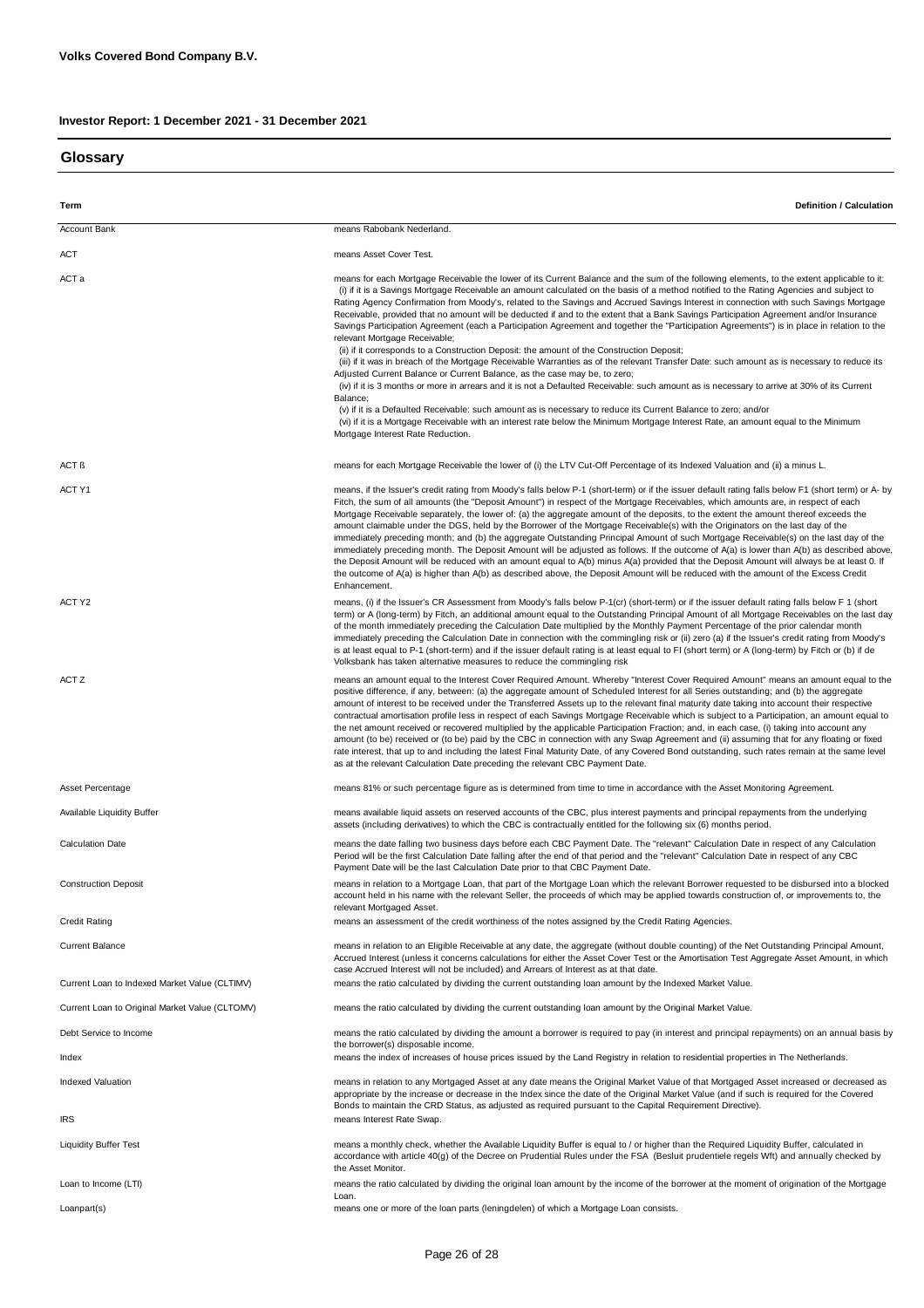| LTV Cut-Off Percentage                          | means 80% for all Mortgage Receivables or such lower percentage as is (a) required from time to time for Covered Bonds to qualify as<br>'covered bonds' as defined in the CRD IV or (b) otherwise determined from time to time in accordance with the Asset Monitoring Agreement.                                                                                                                                                                                                                                                                                                                                                 |
|-------------------------------------------------|-----------------------------------------------------------------------------------------------------------------------------------------------------------------------------------------------------------------------------------------------------------------------------------------------------------------------------------------------------------------------------------------------------------------------------------------------------------------------------------------------------------------------------------------------------------------------------------------------------------------------------------|
| Maturity Date (Bonds)                           | means, subject to Condition 7(c), in respect of a Series of Covered Bonds, the relevant Interest Payment Date which falls no more than 40<br>years after the Issue Date of such Series and on which the Covered Bonds of such Series are expected to be redeemed at their Principal<br>Amount Outstanding in accordance with these Conditions, as specified in the relevant Final Terms.                                                                                                                                                                                                                                          |
| Minimum Overcollateralization                   | means the minimum overcollateralization required by either law or the programme documentation.                                                                                                                                                                                                                                                                                                                                                                                                                                                                                                                                    |
| Net Outstanding Principal Amount                | means in relation to a Mortgage Receivable, at any date, the Outstanding Principal Amount of such Mortgage Receivable less, if it is a<br>Savings Mortgage Receivable subject to a Participation, an amount equal to the Participation on such date.                                                                                                                                                                                                                                                                                                                                                                              |
| <b>NHG Guarantee</b>                            | means a guarantee (borgtocht) under the NHG Conditions granted by Stichting WEW.                                                                                                                                                                                                                                                                                                                                                                                                                                                                                                                                                  |
| Nominal OC                                      | means the actual overcollateralization which is calculated by dividing (i) the total outstanding balance of the cover assets included in the<br>cover pool by (ii) the total amount of outstanding covered bonds (both excluding accrued interest).                                                                                                                                                                                                                                                                                                                                                                               |
| Occupancy                                       | means the way the mortgaged property is used (e.g. owner occupied).                                                                                                                                                                                                                                                                                                                                                                                                                                                                                                                                                               |
| Original Loan to Original Market Value (OLTOMV) | means the ratio calculated by dividing the original loan amount by the Original Market Value.                                                                                                                                                                                                                                                                                                                                                                                                                                                                                                                                     |
| Original Market Value                           | means the value of the mortgaged property if the mortgaged property would be privately sold voluntarily, estimated during the assessment<br>of the application.                                                                                                                                                                                                                                                                                                                                                                                                                                                                   |
| Originators                                     | means de Volksbank N.V.                                                                                                                                                                                                                                                                                                                                                                                                                                                                                                                                                                                                           |
| Outstanding Principal Amount                    | means, in respect of a Mortgage Receivable, the aggregate principal sum (hoofdsom) due by the relevant Borrower under the relevant<br>Mortgage Receivable and, after the occurrence of a Realised Loss in respect of such Mortgage Receivable, zero.                                                                                                                                                                                                                                                                                                                                                                              |
| Prematurity Liquidity Ledger                    | is not applicable                                                                                                                                                                                                                                                                                                                                                                                                                                                                                                                                                                                                                 |
| <b>Redemption Type</b>                          | means the principal payment type of the bond                                                                                                                                                                                                                                                                                                                                                                                                                                                                                                                                                                                      |
| Remaining Tenor                                 | means the time in years from the reporting date to the maturity date of a loan.                                                                                                                                                                                                                                                                                                                                                                                                                                                                                                                                                   |
| <b>Required Liquidity Buffer</b>                | means an amount which is such amount as required for covered bonds pursuant to the CB Regulations to meet the obligation regarding<br>interest payments and redemptions (the latter only in case of hard bullet covered bonds) under the covered bonds for the following six (6)<br>months period including senior cost.                                                                                                                                                                                                                                                                                                          |
| Reserve Fund                                    | means, pursuant to the Trust Deed, if the Issuer's short-term credit rating falls below P-1 by Moody's or if the short-term issuer default rating<br>falls below F1 (short-term) and A (long-term) by Fitch, the CBC will be required to establish a reserve fund (the "Reserve Fund") on the GIC<br>Account which will be credited by the Issuer with an amount equal to the Reserve Fund Required Amount and such further amounts as are<br>necessary from time to time to ensure that an amount up to the Reserve Fund Required Amount is credited to the Reserve Fund for as long<br>as the above rating trigger is breached. |
| Saving Deposits                                 | means savings in a bank account, pledged to the mortgage lender, which are meant to repay the loan at maturity.                                                                                                                                                                                                                                                                                                                                                                                                                                                                                                                   |
| Seasoning                                       | means the difference between the loan start date and the current reporting period.                                                                                                                                                                                                                                                                                                                                                                                                                                                                                                                                                |
| Series                                          | means a Tranche of Covered Bonds together with any further Tranche or Tranches of Covered Bonds which are (i) expressed to be<br>consolidated and form a single series and (ii) identical in all respects (including as to listing) except for their respective Issue Dates, Interest<br>Commencement Dates and/or Issue Prices.                                                                                                                                                                                                                                                                                                  |
| Servicer                                        | means de Volksbank N.V.                                                                                                                                                                                                                                                                                                                                                                                                                                                                                                                                                                                                           |
| Set-Off                                         | means the right of a debtor to set-off a claim that corresponds to its debt owed to the same counterparty.                                                                                                                                                                                                                                                                                                                                                                                                                                                                                                                        |